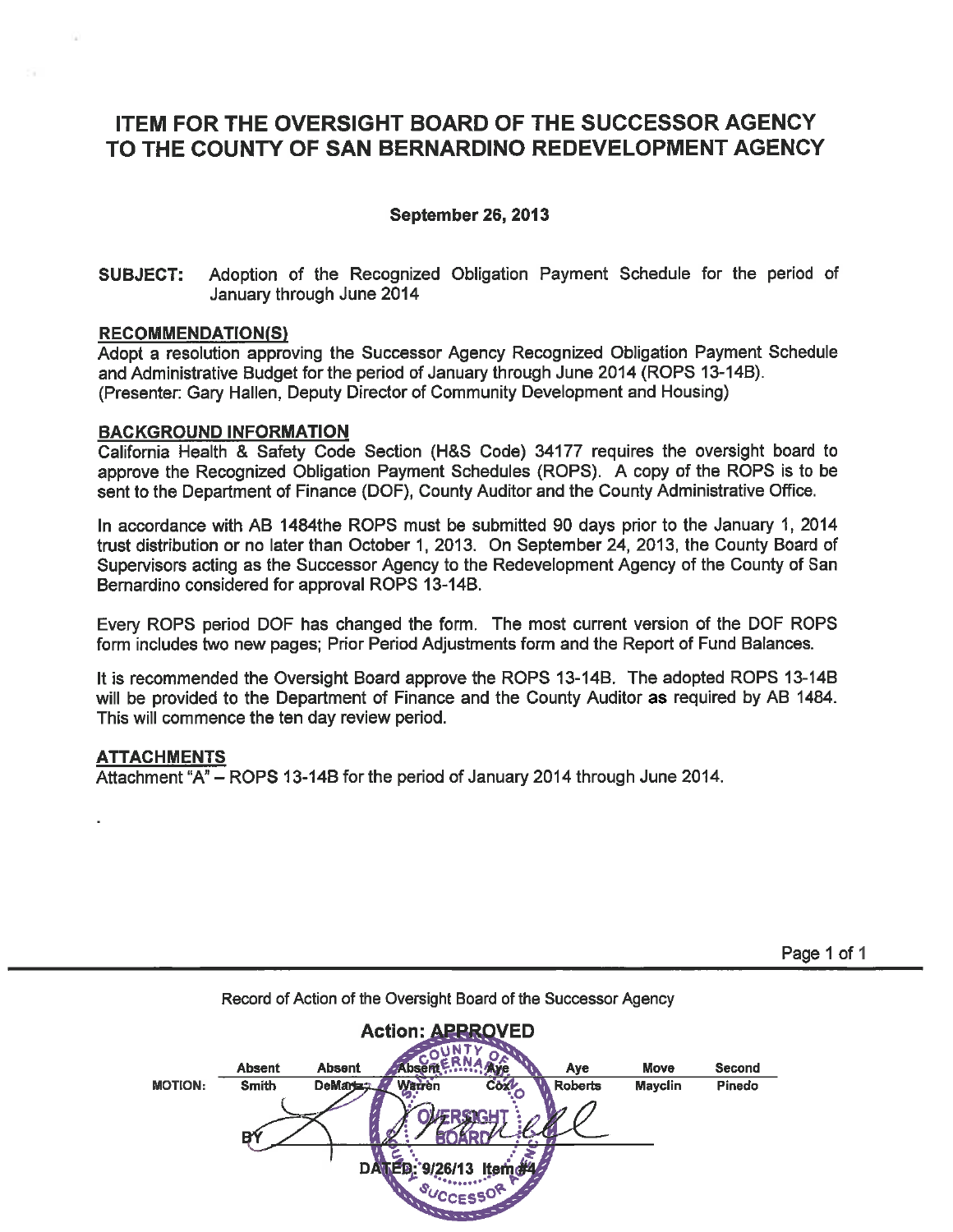### RESOLUTION NO. 2013-0011

## RESOLUTION OF THE OVERSIGHT BOARD OF THE SUCCESSOR AGENCY TO THE COUNTY OF SAN BERNARDINO REDEVELOPMENT AGENCY ADOPTING THE RECOGNIZED OBLIGATION PAYMENT SCHEDULE AND ADMINISTRATIVE BUDGET FOR THE PERIOD **JANUARY THROUGH JUNE 2014**

On Thursday September 26, 2013, on motion of Board Member Doug Mayclin, duly seconded by Board Member Ciriaco Pinedo and carried, the following resolution is adopted by the Oversight Board of County of San Bernardino, State of California.

WHEREAS, pursuant to the California Health and Safety Code Section (H&S) 34179 (e)

requires all actions items of the Oversight Board to be taken with a resolution; and

WHEREAS, pursuant to the California Health and Safety Code Section (H&S) 34177 requires

the oversight board to approve the Recognized Obligation Payment Schedules (ROPS); and

WHEREAS, pursuant to AB 1484, the deadline for submitting ROPS for the period of January

through June 2014 (ROPS 13-14B) is October 1st; and

WHEREAS, the Oversight Board desires to adopt ROPS 13-14B for the period of January

through June 2014.

NOW, THEREFORE, BE IT RESOLVED, the Oversight Board of the Successor Agency to the

County of San Bernardino Redevelopment Agency hereby determines as follows:

Section 1. The foregoing recitals are true and correct.

Section 2. The ROPS 13-14B is in the outlined form presented, together with such changes

thereto as may be approved by the Oversight Board are hereby approved.

Section 3. This resolution shall take effect from and after the date of its passage and adoption.

PASSED AND ADOPTED by the Oversight Board of the Successor Agency to the County of San Bernardino, State of California, by the following vote:

- AYES: **OVERSIGHT BOARD MEMBER: Cox, Mayclin, Pinedo, Roberts**
- NOES: **OVERSIGHT BOARD MEMBER: None**
- **OVERSIGHT BOARD MEMBER: Smith, Warren ABSENT:**

)  $\mathcal{E}$ 

\* \* \* \* \*

**STATE OF CALIFORNIA** 

SS.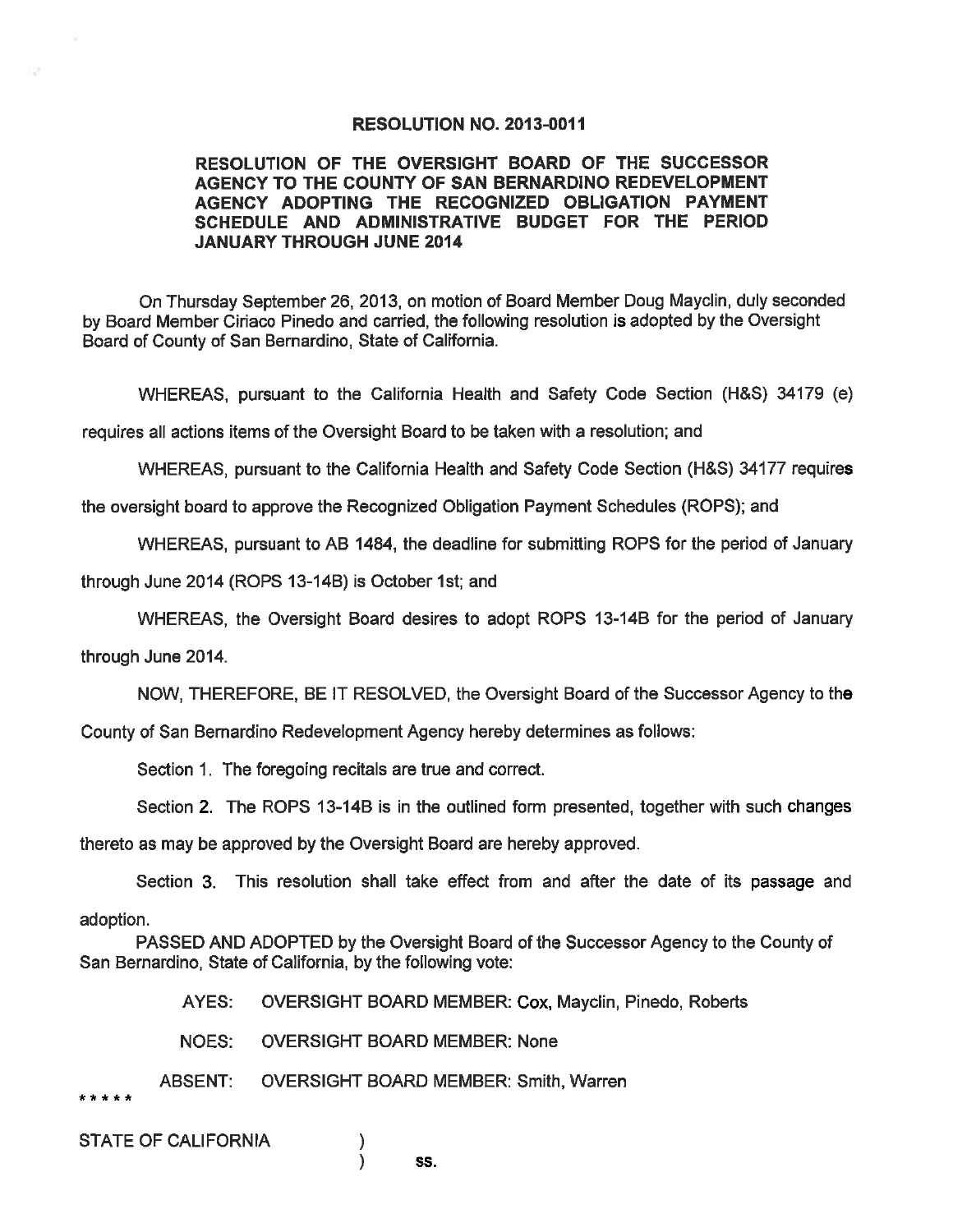# COUNTY OF SAN BERNARDINO )

I, LAURA WELCH, Secretary to the Oversight Board for the Successor Agency to the County of San Bernardino, State of California, hereby certify the foregoing to be a full, true and correct copy of the record of the action taken by the Oversight Board, by vote of the members present, as the same appears in the Official Minutes of said Board at its meeting of September 26, 2013.

**LAURA WELCH** Secretary to the Oversight Board Trel B٧ Deputý **OVERSIGHT** CON **BOARD CESS**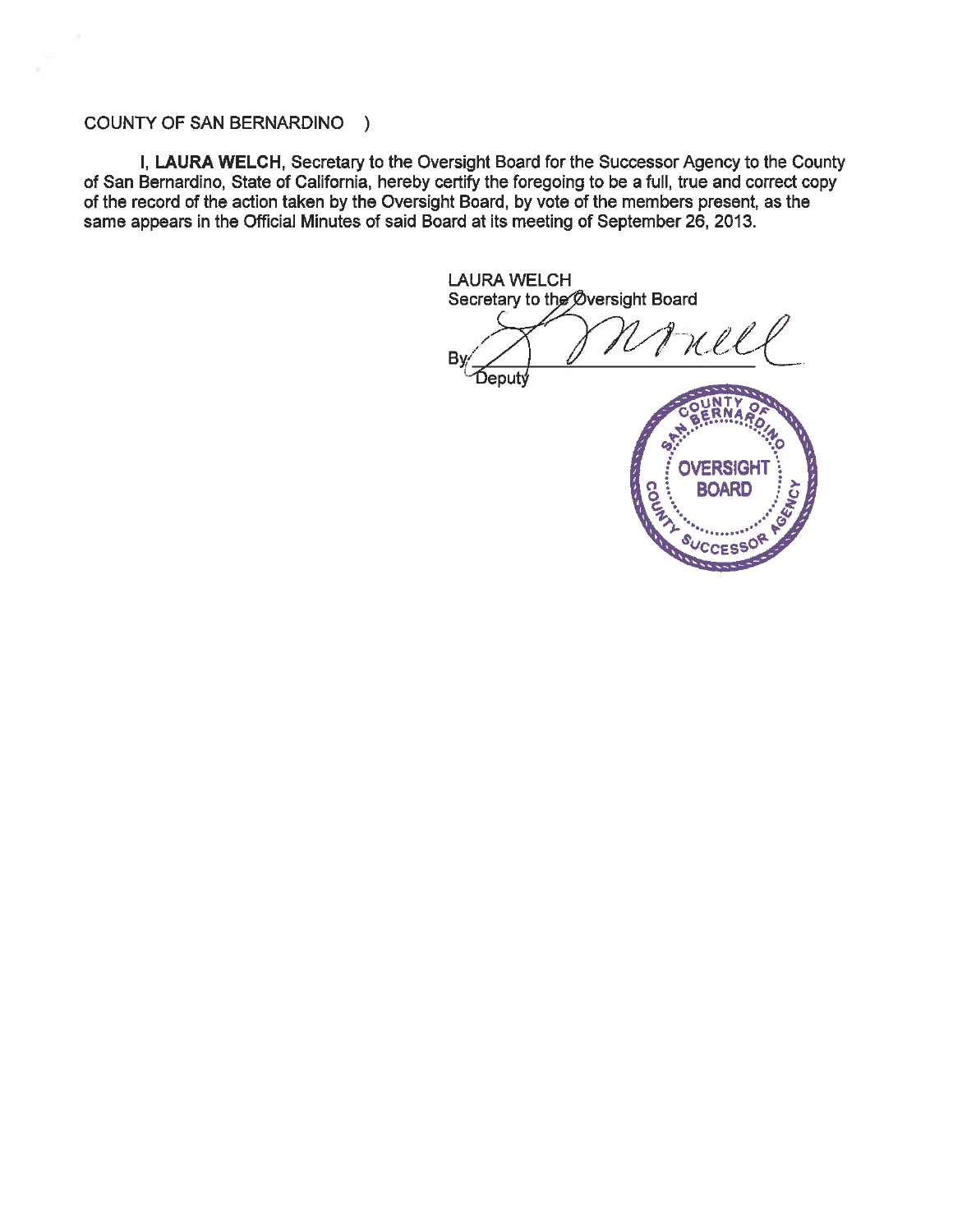/s/

|   | <b>Current Period Requested Funding for Outstanding Debt or Obligation</b>                                                                                                                                        | <b>Six-Month Total</b> |
|---|-------------------------------------------------------------------------------------------------------------------------------------------------------------------------------------------------------------------|------------------------|
| A | Enforceable Obligations Funded with Non-Redevelopment Property Tax Trust Fund (RPTTF) Funding<br>Sources (B+C+D):                                                                                                 | 38,744,159<br>S.       |
| В | <b>Bond Proceeds Funding (ROPS Detail)</b>                                                                                                                                                                        | 28,731,601             |
| С | Reserve Balance Funding (ROPS Detail)                                                                                                                                                                             | 9,125,000              |
| D | Other Funding (ROPS Detail)                                                                                                                                                                                       | 887,558                |
| Е | Enforceable Obligations Funded with RPTTF Funding (F+G):                                                                                                                                                          | 4,038,032              |
| F | Non-Administrative Costs (ROPS Detail)                                                                                                                                                                            | 4,038,032              |
| G | Administrative Costs (ROPS Detail)                                                                                                                                                                                |                        |
| н | <b>Current Period Enforceable Obligations (A+E):</b>                                                                                                                                                              | 42,782,191<br>S.       |
|   | Successor Agency Self-Reported Prior Period Adjustment to Current Period RPTTF Requested Funding<br>Enforceable Obligations funded with RPTTF (E):                                                                | 4,038,032              |
| J | Less Prior Period Adjustment (Report of Prior Period Adjustments Column U)                                                                                                                                        |                        |
| K | Adjusted Current Period RPTTF Requested Funding (I-J)                                                                                                                                                             | 4,038,032<br>\$.       |
|   | County Auditor Controller Reported Prior Period Adjustment to Current Period RPTTF Requested Funding                                                                                                              |                        |
| L | Enforceable Obligations funded with RPTTF (E):                                                                                                                                                                    | 4,038,032              |
| M | Less Prior Period Adjustment (Report of Prior Period Adjustments Column AB)                                                                                                                                       |                        |
| N | Adjusted Current Period RPTTF Requested Funding (L-M)                                                                                                                                                             | 4,038,032              |
|   | Certification of Oversight Board Chairman:                                                                                                                                                                        |                        |
|   | Pursuant to Section 34177(m) of the Health and Safety code, I hereby<br>Name<br>certify that the above is a true and accurate Recognized Obligation<br>Payment Schedule for the above named agency.<br>$\sqrt{2}$ | <b>Title</b>           |

Signature **Date** 

# **Recognized Obligation Payment Schedule (ROPS 13-14B) - Summary**

Filed for the January 1, 2014 through June 30, 2014 Period

| Name of Successor Agency: San Bernardino County |                |
|-------------------------------------------------|----------------|
| <b>Name of County:</b>                          | San Bernardino |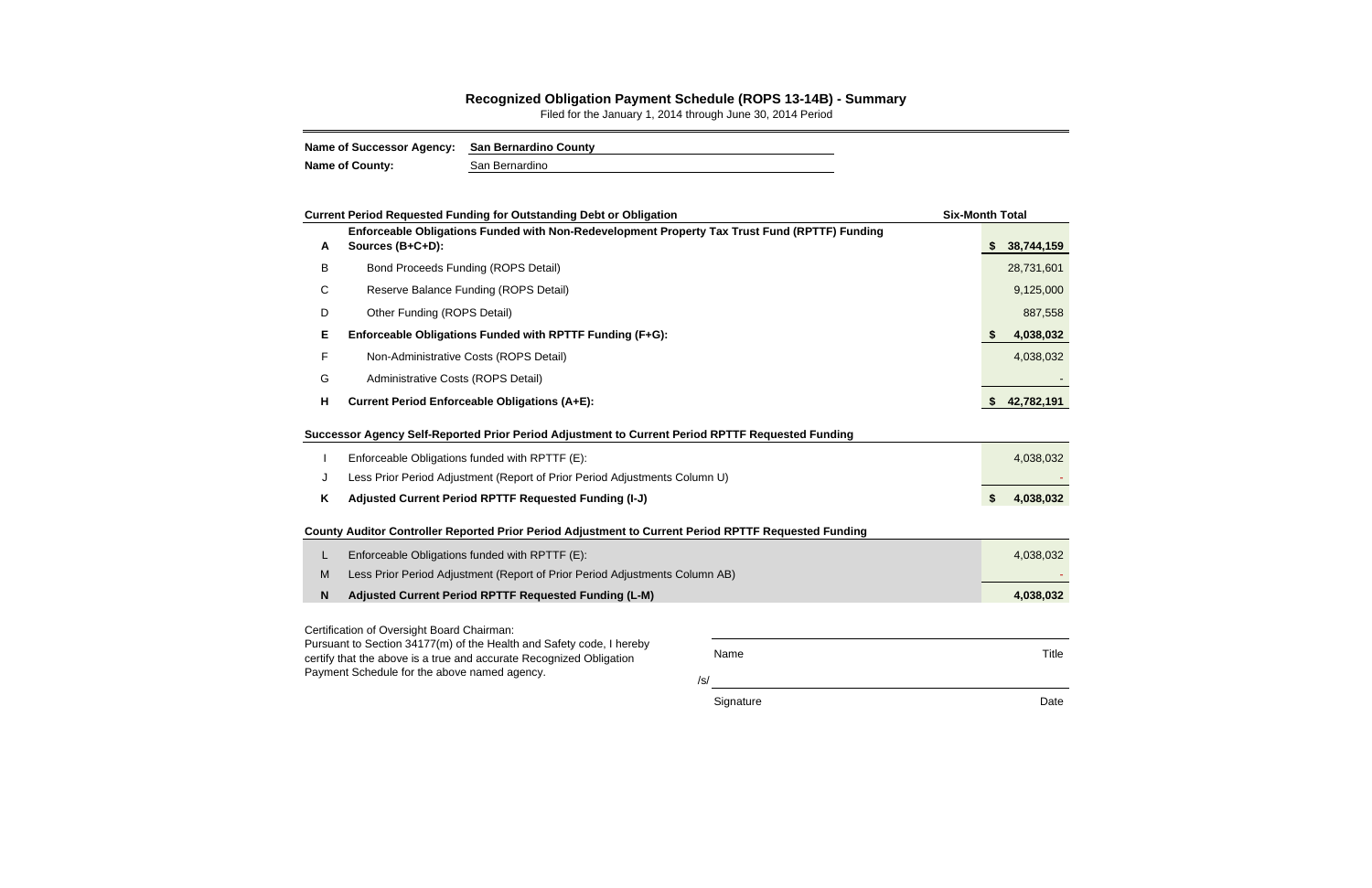| ble or when payment from property tax revenues is required by an |                 |  |  |  |  |  |  |  |  |  |  |  |
|------------------------------------------------------------------|-----------------|--|--|--|--|--|--|--|--|--|--|--|
|                                                                  |                 |  |  |  |  |  |  |  |  |  |  |  |
| J                                                                | Κ               |  |  |  |  |  |  |  |  |  |  |  |
|                                                                  |                 |  |  |  |  |  |  |  |  |  |  |  |
|                                                                  |                 |  |  |  |  |  |  |  |  |  |  |  |
|                                                                  |                 |  |  |  |  |  |  |  |  |  |  |  |
|                                                                  |                 |  |  |  |  |  |  |  |  |  |  |  |
|                                                                  |                 |  |  |  |  |  |  |  |  |  |  |  |
|                                                                  |                 |  |  |  |  |  |  |  |  |  |  |  |
| <b>Total</b>                                                     | <b>Comments</b> |  |  |  |  |  |  |  |  |  |  |  |
|                                                                  |                 |  |  |  |  |  |  |  |  |  |  |  |
|                                                                  |                 |  |  |  |  |  |  |  |  |  |  |  |
|                                                                  |                 |  |  |  |  |  |  |  |  |  |  |  |
| 69,063,355                                                       |                 |  |  |  |  |  |  |  |  |  |  |  |
|                                                                  |                 |  |  |  |  |  |  |  |  |  |  |  |
| 8,606,620                                                        |                 |  |  |  |  |  |  |  |  |  |  |  |

|                           | Pursuant to Health and Safety Code section 34177(I), Redevelopment Property Tax Trust Fund (RPTTF) may be listed as a source of payment on the ROPS, but only to the extent no other funding source is available or when paym<br>enforceable obligation. |                                     |                                    |                                                            |                                            |                         |           |              |                         |                                                                                                                                                                                                                                                                                                                   |
|---------------------------|----------------------------------------------------------------------------------------------------------------------------------------------------------------------------------------------------------------------------------------------------------|-------------------------------------|------------------------------------|------------------------------------------------------------|--------------------------------------------|-------------------------|-----------|--------------|-------------------------|-------------------------------------------------------------------------------------------------------------------------------------------------------------------------------------------------------------------------------------------------------------------------------------------------------------------|
| $\boldsymbol{\mathsf{A}}$ | В                                                                                                                                                                                                                                                        | $\mathbf{C}$                        | D                                  | Е                                                          |                                            | G                       | н         |              |                         |                                                                                                                                                                                                                                                                                                                   |
|                           |                                                                                                                                                                                                                                                          |                                     |                                    |                                                            |                                            | <b>Fund Sources</b>     |           |              |                         |                                                                                                                                                                                                                                                                                                                   |
|                           |                                                                                                                                                                                                                                                          |                                     | <b>Bond Proceeds</b>               | <b>Reserve Balance</b>                                     |                                            | Other                   |           | <b>RPTTF</b> |                         |                                                                                                                                                                                                                                                                                                                   |
|                           |                                                                                                                                                                                                                                                          | <b>Bonds Issued</b><br>on or before | <b>Bonds Issued</b><br>on or after | Review balances<br>retained for<br>approved<br>enforceable | <b>RPTTF</b> balances<br>retained for bond | Rent,<br>Grants,        |           |              |                         |                                                                                                                                                                                                                                                                                                                   |
|                           | <b>Fund Balance Information by ROPS Period</b>                                                                                                                                                                                                           | 12/31/10                            | 01/01/11                           | obligations                                                | reserves                                   | Interest, Etc.          | Non-Admin | Admin        | <b>Total</b>            | <b>Comments</b>                                                                                                                                                                                                                                                                                                   |
|                           | ROPS III Actuals (01/01/13 - 6/30/13)                                                                                                                                                                                                                    |                                     |                                    |                                                            |                                            |                         |           |              |                         |                                                                                                                                                                                                                                                                                                                   |
| $\mathbf 1$               | Beginning Available Fund Balance (Actual 01/01/13)<br>Note that for the RPTTF, $1 + 2$ should tie to columns L and Q in the<br>Report of Prior Period Adjustments (PPAs)<br>Revenue/Income (Actual 06/30/13) Note that the RPTTF amounts                 | 42,552,523                          |                                    | 23, 152, 852                                               |                                            | 3,357,981               |           |              | \$69,063,355            |                                                                                                                                                                                                                                                                                                                   |
|                           | should tie to the ROPS III distributions from the County Auditor-<br>2 Controller                                                                                                                                                                        | 325,871                             |                                    | 4,093,592                                                  |                                            | 498,872                 | 3,661,734 | 26,551       | 8,606,620<br>$\sqrt{2}$ |                                                                                                                                                                                                                                                                                                                   |
|                           | <b>Expenditures for ROPS III Enforceable Obligations (Actual</b><br>$ 06/30/13 $ Note that for the RPTTF, $3 + 4$ should tie to columns N<br>3 and S in the Report of PPAs                                                                               | 12,782,738                          |                                    | 11,294,784                                                 |                                            | 2,091,682               | 3,661,734 | 26,551       | \$29,857,489            |                                                                                                                                                                                                                                                                                                                   |
| 4                         | Retention of Available Fund Balance (Actual 06/30/13) Note that<br>the Non-Admin RPTTF amount should only include the retention of<br>reserves for debt service approved in ROPS III                                                                     |                                     |                                    |                                                            |                                            |                         |           |              |                         |                                                                                                                                                                                                                                                                                                                   |
|                           | ROPS III RPTTF Prior Period Adjustment Note that the net Non-<br>Admin and Admin RPTTF amounts should tie to columns O and T<br>5 in the Report of PPAs.                                                                                                 |                                     |                                    | No entry required                                          |                                            |                         |           |              |                         |                                                                                                                                                                                                                                                                                                                   |
| 6                         | Ending Actual Available Fund Balance (1 + 2 - 3 - 4 - 5)                                                                                                                                                                                                 | $$30,095,656$ \\$                   |                                    | $\mathbf{\hat{S}}$<br>$15,951,660$ \$                      |                                            | \$<br>$1,765,171$ \$    |           | \$           | \$47,812,486            |                                                                                                                                                                                                                                                                                                                   |
|                           | ROPS 13-14A Estimate (07/01/13 - 12/31/13)                                                                                                                                                                                                               |                                     |                                    |                                                            |                                            |                         |           |              |                         |                                                                                                                                                                                                                                                                                                                   |
|                           | Beginning Available Fund Balance (Actual 07/01/13) (C, D, E,<br>7 $G$ , and I = 4 + 6, F = H4 + F6, and H = 5 + 6)                                                                                                                                       | $$30,095,656$ \\$                   |                                    | $15,951,660$ \$<br>- S                                     |                                            | $1,765,171$ \$<br>- \$  |           | - \$         | \$47,812,486            |                                                                                                                                                                                                                                                                                                                   |
| 8                         | Revenue/Income (Estimate 12/31/13)<br>Note that the RPTTF amounts should tie to the ROPS 13-14A<br>distributions from the County Auditor-Controller                                                                                                      | 46,000                              |                                    | (4,054,181)                                                |                                            |                         | 3,812,681 | 250,000      | 54,500                  | Beginning Balance includes distribution for ROPS 1<br>\$4,062,681. Revenue reduced by this amount and re<br><b>RPTTF</b> columns to be offset against RPTTF expense<br>* Interest Revenue is estimated at \$46,000 for Bond I<br>and \$8,500 for Reseerve Balance for a total interest F<br>estimate of \$54,500. |
| 9                         | <b>Expenditures for 13-14A Enforceable Obligations</b><br>(Estimate 12/31/13)                                                                                                                                                                            | 10,410,645                          |                                    | 1,512,836                                                  |                                            | 1,185,392               | 3,812,681 |              |                         | 250,000   \$ 17,171,554 Per ROPS 13-14A                                                                                                                                                                                                                                                                           |
|                           | Retention of Available Fund Balance (Estimate 12/31/13)<br>Note that the RPTTF amounts may include the retention of<br>10 reserves for debt service approved in ROPS 13-14A                                                                              |                                     |                                    |                                                            |                                            |                         |           |              |                         |                                                                                                                                                                                                                                                                                                                   |
|                           | 11 Ending Estimated Available Fund Balance (7 + 8 - 9 -10)                                                                                                                                                                                               | $$19,731,011$ \$                    |                                    | $10,384,643$ \$<br>$-1$ \$                                 |                                            | $-1$ \$<br>$579,779$ \$ |           | $(0)$ \$     | \$30,695,432            |                                                                                                                                                                                                                                                                                                                   |

| 7,812,486 |                                                                                                                                                                                                                                                                                                                                              |
|-----------|----------------------------------------------------------------------------------------------------------------------------------------------------------------------------------------------------------------------------------------------------------------------------------------------------------------------------------------------|
| 54.500    | * Beginning Balance includes distribution for ROPS 13-14A of<br>\$4,062,681. Revenue reduced by this amount and recorded in<br>RPTTF columns to be offset against RPTTF expenses.<br>* Interest Revenue is estimated at \$46,000 for Bond Proceeds<br>and \$8,500 for Reseerve Balance for a total interest Revenue<br>estimate of \$54,500. |
|           | 7,171,554 Per ROPS 13-14A                                                                                                                                                                                                                                                                                                                    |
|           |                                                                                                                                                                                                                                                                                                                                              |
| 0.695.432 |                                                                                                                                                                                                                                                                                                                                              |

## **Recognized Obligation Payment Schedule (ROPS) 13-14B - Report of Fund Balances**

(Report Amounts in Whole Dollars)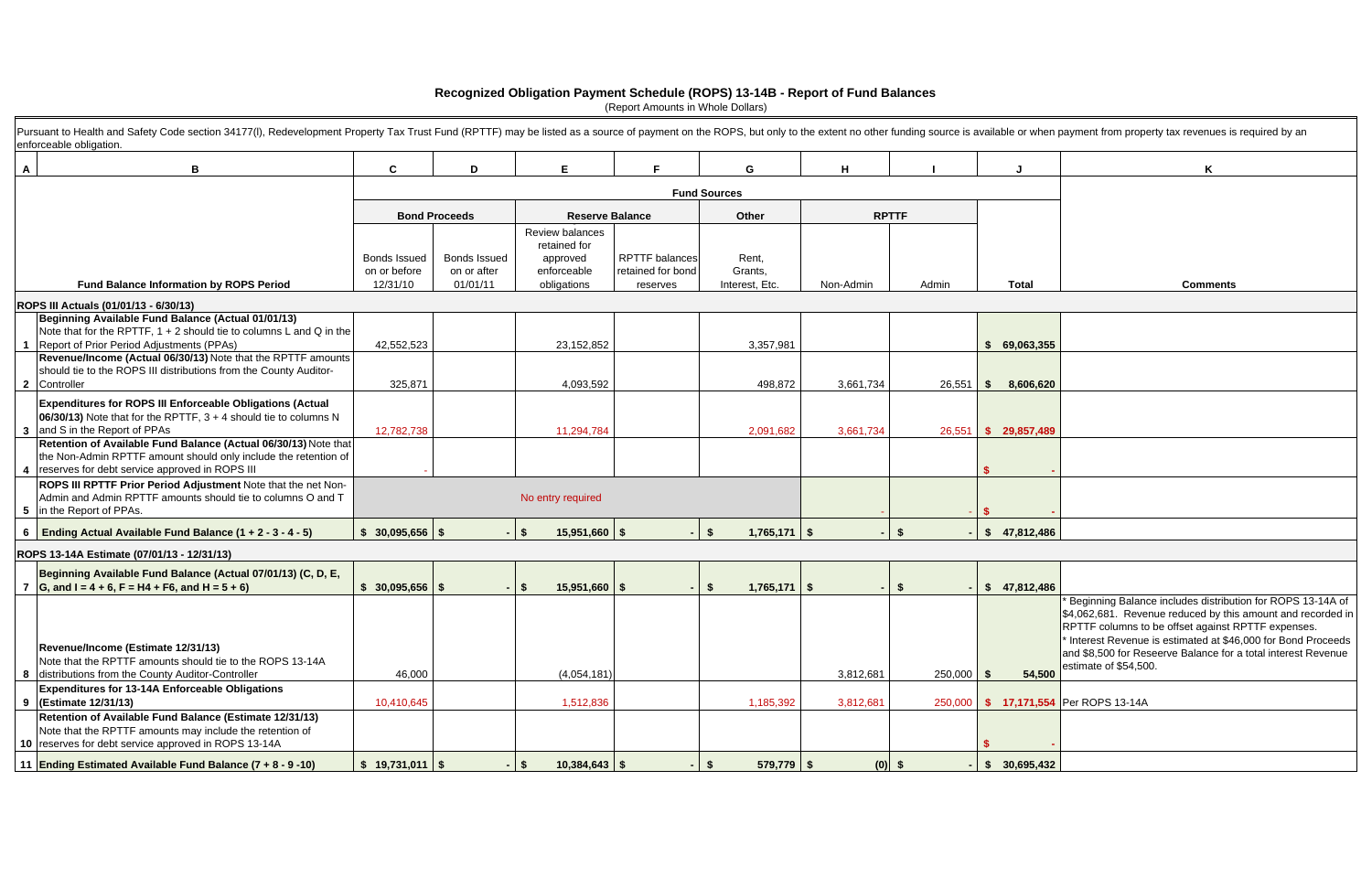|       | Recognized Obligation Payment Schedule (ROPS) 13-14B - ROPS Detail<br>January 1, 2014 through June 30, 2014<br>(Report Amounts in Whole Dollars) |                                                                         |                       |                         |                                                                      |                                                                                   |              |                                   |              |                                                        |                                           |                               |                        |         |                                                         |
|-------|--------------------------------------------------------------------------------------------------------------------------------------------------|-------------------------------------------------------------------------|-----------------------|-------------------------|----------------------------------------------------------------------|-----------------------------------------------------------------------------------|--------------|-----------------------------------|--------------|--------------------------------------------------------|-------------------------------------------|-------------------------------|------------------------|---------|---------------------------------------------------------|
| A     | B                                                                                                                                                | C.                                                                      | D                     | Е                       | F.                                                                   | G                                                                                 | н            |                                   |              |                                                        |                                           | M                             | N                      | $\circ$ | P                                                       |
|       |                                                                                                                                                  |                                                                         |                       |                         |                                                                      |                                                                                   |              |                                   |              |                                                        |                                           | <b>Funding Source</b>         |                        |         |                                                         |
|       |                                                                                                                                                  |                                                                         |                       |                         |                                                                      |                                                                                   |              |                                   |              |                                                        | Non-Redevelopment Property Tax Trust Fund |                               |                        |         |                                                         |
|       |                                                                                                                                                  |                                                                         |                       |                         |                                                                      |                                                                                   |              |                                   |              |                                                        | (Non-RPTTF)                               |                               | <b>RPTTF</b>           |         |                                                         |
|       |                                                                                                                                                  |                                                                         | Contract/Agreement    | Contract/Agreement      |                                                                      |                                                                                   |              | <b>Total Outstanding</b>          |              |                                                        |                                           |                               |                        |         |                                                         |
| Item# | Project Name / Debt Obligation                                                                                                                   | <b>Obligation Type</b>                                                  | <b>Execution Date</b> | <b>Termination Date</b> | Payee                                                                | <b>Description/Project Scope</b>                                                  | Project Area | Debt or Obligation<br>238,445,811 | Retired      | <b>Bond Proceeds</b><br>28,731,601 \$<br>$\mathcal{S}$ | Reserve Balance<br>$9,125,000$ \$         | <b>Other Funds</b><br>887,558 | Non-Admin<br>4,038,032 | Admin   | Six-Month Total<br>42,782,191                           |
|       | 2005 Series A TAB - San Sevaine                                                                                                                  | Bonds Issued On or Before<br>12/31/10                                   | 12/13/2005            | 9/1/2035                | Bank of NY                                                           | San Sevaine 2005 Series A TABs                                                    | San Sevaine  | 83,022,251                        | N            |                                                        |                                           |                               | 1,240,250              |         | 1,240,250                                               |
|       | 2 2010 Series A & B TABs - San<br>Sevaine                                                                                                        | Bonds Issued On or Before<br>12/31/10                                   | 11/10/2010            | 9/1/2040                | Bank of NY                                                           | San Sevaine 2010 Series A & B TABs San Sevaine                                    |              | 84,509,737                        | N            |                                                        |                                           | 237,558                       | 1,021,440              |         | 1,258,998                                               |
|       | 3 2010 Series A TAB - Cedar Glen                                                                                                                 | Bonds Issued On or Before<br>12/31/10                                   | 10/21/2010            | 9/1/2040                | Bank of NY                                                           | Cedar Glen 2010 Series A TAB                                                      | Cedar Glen   | 9,340,625                         | N            |                                                        |                                           |                               | 143,929                |         | 143,929<br>$\mathbb{S}$                                 |
|       | 4 2005 Series A TAB - Debt Service<br>Reserve                                                                                                    | Reserves                                                                | 12/13/2005            | 9/1/2034                | Bank of NY                                                           | San Sevaine 2005 Series A TABs                                                    | San Sevaine  |                                   | N            |                                                        |                                           |                               | 645,000                |         | 645,000                                                 |
|       | 5 2010 Series A & B TABs - DS<br>Reserve                                                                                                         | Reserves                                                                | 11/10/2010            | 9/1/2040                | Bank of NY                                                           | San Sevaine 2010 Series A & B TABs San Sevaine                                    |              |                                   | N            |                                                        |                                           |                               | 97,500                 |         | 97,500<br>$\mathbf{\hat{s}}$                            |
|       | 6 2010 Series A TAB - DS Reserve                                                                                                                 | Reserves                                                                | 10/21/2010            | 9/1/2040                | <b>Bank of NY</b>                                                    | Cedar Glen 2010 Series A TAB                                                      | Cedar Glen   |                                   | N            |                                                        |                                           |                               | 75,000                 |         | 75,000<br>$\mathbf{\hat{F}}$                            |
|       | 7 County Loan                                                                                                                                    | City/County Loans On or Before<br>6/27/11                               | 12/6/2005             | 12/31/2015              | County of San Bernardino                                             | REMOVE - duplicated in line 45-48                                                 | Cedar Glen   |                                   | N            |                                                        |                                           |                               |                        |         |                                                         |
|       | 8 County Loan                                                                                                                                    | City/County Loans On or Before<br>6/27/11                               | 12/6/2005             | 12/31/2015              | County of San Bernardino                                             | REMOVE - duplicated in line 45-48                                                 | Cedar Glen   |                                   | N            |                                                        |                                           |                               |                        |         |                                                         |
|       | 9 Contract for Consulting Services                                                                                                               | <b>Professional Services</b>                                            | 5/3/2005              | 5/3/2025                | <b>HDL Coren &amp; Cone</b>                                          | <b>Financial Consulting</b>                                                       | All          | 45,000                            | N            |                                                        |                                           |                               | 5,000                  |         | 5,000                                                   |
|       | 10 Bond Counsel                                                                                                                                  | egal                                                                    | 7/1/2013              | 6/30/2025               | Various                                                              | Consulting Support required by<br>Legislation                                     | All          | 50,000                            | N            |                                                        |                                           |                               | 15,000                 |         | 15,000<br>-S                                            |
|       | 11 Litigation Professional Services                                                                                                              | .itigation                                                              | 1/1/2013              | 6/30/2025               | Various                                                              | Consulting Support required by<br>Legislation                                     | All          | 134,000                           | N            |                                                        |                                           |                               | 134,000                |         | 134,000<br>$\mathbf{\hat{s}}$                           |
|       | 12 Central Services                                                                                                                              | <b>Miscellaneous</b>                                                    | 1/1/2013              | 6/30/2025               | County of San Bernardino                                             | <b>County Services</b>                                                            | All          | 20,000                            | N            |                                                        |                                           | 20.000                        |                        |         | 20,000<br>୍ମ¢                                           |
|       | 13 County Wide Cost Allocation<br>14 County of San Bernardino and                                                                                | <b>Miscellaneous</b><br>Miscellaneous                                   | 1/1/2013<br>1/1/2013  | 6/30/2025<br>6/30/2025  | County of San Bernardino<br>County of San Bernardino                 | <b>General County Services</b><br><b>General County Services</b>                  | All<br>All   | 52,000<br>250,000                 | N<br>N       |                                                        |                                           | 26,000<br>43,500              |                        |         | 26,000<br>$\mathcal{S}$<br>43,500<br>$\mathbf{\hat{s}}$ |
|       | various others                                                                                                                                   |                                                                         |                       |                         | and various others                                                   |                                                                                   |              |                                   |              |                                                        |                                           |                               |                        |         |                                                         |
|       | 15 EDA Cost Allocation Obligation                                                                                                                | Miscellaneous                                                           | 1/1/2013              | 6/30/2025               | County of San Bernardino                                             | General EDA Support                                                               | All<br>All   | 720,000                           | N            |                                                        |                                           | 43,500                        |                        |         | 43,500                                                  |
|       | 16 Salaries & Benefits Direct<br>17 Incentive Agreement                                                                                          | <b>Project Management Costs</b><br><b>Business Incentive Agreements</b> | 1/1/2013<br>4/5/2005  | 6/30/2025<br>10/1/2016  | Various Employees<br><b>Mohawk Carpets</b>                           | Salary & Benefit Costs<br><b>Business Attraction</b>                              | San Sevaine  | 1,000,000<br>2.000.000            | N<br>N       |                                                        | 114,800                                   | 250,000                       | 167,000                | $-1$ \$ | 281,800<br>250,000<br>\$                                |
|       | 18 Legal Consultant                                                                                                                              | Legal                                                                   | 12/16/2008            | 6/30/2025               | Goldfarb & Lipman                                                    | <b>Outside Legal Counsel</b>                                                      | All          | 200,000                           | N            |                                                        |                                           |                               | 5,000                  |         | 5,000<br>\$                                             |
|       | 19 Contract for Consulting Services                                                                                                              | <b>Professional Services</b>                                            | 11/13/2009            | 6/30/2025               | CSG Advisors Inc                                                     | <b>Financial Consulting</b>                                                       | All          | 40,000                            | N            |                                                        |                                           |                               | 5,000                  |         | 5,000<br>- S                                            |
|       | 20 County Counsel                                                                                                                                | Legal                                                                   | 1/1/2013              | 6/30/2025               | County of San Bernardino                                             | <b>Legal Services</b>                                                             | All          | 100.000                           | N            |                                                        |                                           |                               | 30,000                 |         | 30,000<br>$\mathbf{\hat{s}}$                            |
|       | 21 Audit Consulting Services<br>22 Services & Supplies (200 Appr Unit) Miscellaneous                                                             | <b>Dissolution Audits</b>                                               | 8/15/2012<br>1/1/2013 | 6/30/2025<br>6/30/2025  | Eadie and Payne<br>County of San Bernardino                          | Per Bond Documents<br>REMOVE - duplicated in line 14                              | All<br>All   | 530,000                           | N<br>Y       |                                                        |                                           |                               | 17,000                 |         | 17,000<br>-\$                                           |
|       | 23 Financial - Professional Services                                                                                                             | <b>Professional Services</b>                                            | 8/15/2012             | 6/30/2025               | and various others<br>Keyser Marston Associates Financial Consulting |                                                                                   | All          | 20,000                            | N            |                                                        |                                           |                               | 20,000                 |         | 20,000                                                  |
|       | <b>KMA</b><br>24 Office Rent                                                                                                                     | <b>Admin Costs</b>                                                      | 1/1/2013              | 6/30/2025               | County of San Bernardino                                             | Office Space                                                                      | All          | 1,000,000                         | N            |                                                        | 10,200                                    |                               |                        |         | 10,200<br>- \$                                          |
|       | 25 Maintenance of Properties                                                                                                                     | Property Maintenance                                                    | 1/1/2013              | 6/30/2025               | Various                                                              | Prop Management & Maintenance                                                     | All          | 386,000                           | N            |                                                        |                                           |                               | 60,000                 |         | $\mathbf{s}$<br>60,000                                  |
|       | 26 Real Estate Professional Services<br>Long Range Property Plan - RSG                                                                           | <b>Project Management Costs</b>                                         | 8/15/2012             | 6/30/2025               | Inc                                                                  | Rosenow Spevacek Group Consulting Support required by<br>Legislation              | All          | 44,100                            | N            |                                                        |                                           |                               | 44,100                 |         | $\mathbb{S}$<br>44,100                                  |
|       | 27 Rosemary & Iris Housing<br>Repayment                                                                                                          | Third-Party Loans                                                       | 12/5/2005             | 6/30/2014               |                                                                      | San Sevaine Housing Fund Repayment of Loan from Housing<br>(80% to 20% Set-Aside) | San Sevaine  |                                   | Y            |                                                        |                                           |                               |                        |         | $\mathcal{S}$                                           |
|       | 28 50 Replacement Housing Oblig                                                                                                                  | Third-Party Loans                                                       | 12/5/2005             | 6/30/2014               | Various                                                              | Replace housing units removed                                                     | San Sevaine  | 4,537,650                         | N            |                                                        |                                           |                               |                        |         |                                                         |
|       | 29 2005 TABS San Sevaine - Housing<br><b>Bond Proceeds</b>                                                                                       | Improvement/Infrastructure                                              | 12/13/2005            | 6/30/2025               | <b>Housing Successor</b>                                             | San Sevaine 2005 Series A TABs<br><b>Housing Bond Proceeds</b>                    | San Sevaine  |                                   | Y            |                                                        |                                           |                               |                        |         |                                                         |
|       | 30 Salaries & Benefits Non-Direct                                                                                                                | <b>Project Management Costs</b>                                         | 1/1/2013              | 6/30/2025               | Various Employees                                                    | REMOVE - duplicated in line 16                                                    | All          |                                   | Y            |                                                        |                                           |                               |                        | $-1$ \$ |                                                         |
|       | 31 Unfunded Retirement Oblig                                                                                                                     | <b>Unfunded Liabilities</b>                                             | 1/1/2013              | 6/30/2025               | Various                                                              | <b>Employee Retirement Costs</b>                                                  | All          |                                   | <sup>Y</sup> |                                                        |                                           |                               |                        |         | $\mathbf{\hat{f}}$                                      |
|       | 32 Unpaid Leave Balances<br>33 Unemployment Insurance                                                                                            | <b>Unfunded Liabilities</b><br><b>Unfunded Liabilities</b>              | 1/1/2013<br>1/1/2013  | 6/30/2025<br>6/30/2025  | Various<br>Various                                                   | <b>Employee Leave Costs</b><br><b>Unemployment Costs</b>                          | All<br>All   | 139,720<br>60,000                 | N<br>N       |                                                        |                                           |                               | 139,720<br>60,000      |         | 139,720<br>$\mathbf{s}$<br>60,000                       |
|       | 34 Unfunded Retirement Actuarial                                                                                                                 | <b>Unfunded Liabilities</b>                                             | 1/1/2013              | 6/30/2025               | Various                                                              | <b>Employee Retirement Study</b>                                                  | All          |                                   | Y            |                                                        |                                           |                               |                        |         | $\mathbf{\$}$                                           |
|       | Study<br>35 City of Fontana                                                                                                                      | Improvement/Infrastructure                                              | 5/3/2011              | 6/30/2025               | City of Fontana                                                      | Road Improvements                                                                 | San Sevaine  | 2,065,947                         | N            | 2,065,947                                              |                                           |                               |                        |         | 2,065,947                                               |
|       | 36 Transportation - Cherry - Whittram<br>Ave to Foothill (H13630)                                                                                | Improvement/Infrastructure                                              | 5/3/2011              | 6/30/2025               | County of San Bernardino, Road Improvements<br><b>Public Works</b>   |                                                                                   | San Sevaine  | 3,767,654                         | N            | 3,767,654                                              |                                           |                               |                        |         | 3,767,654<br>-S                                         |
|       | 37 Cherry @ 110 Interchange<br>Construction (H13514)                                                                                             | Improvement/Infrastructure                                              | 1/25/2011             | 6/30/2025               | County of San Bernardino, Road Improvements<br>Public Works          |                                                                                   | San Sevaine  | 3,705,000                         | N.           | 3,705,000                                              |                                           |                               |                        |         | 3,705,000                                               |
|       | 38 Future Projects in Cedar Glen using Improvement/Infrastructure<br><b>Bonds Proceeds</b>                                                       |                                                                         | 1/1/2013              | 6/30/2025               | <b>Various Contractors</b>                                           | <b>Expend Unencumbured Bond</b><br>Proceeds in Cedar Glen Area                    | Cedar Glen   | 4,700,000                         | N            | 4,700,000                                              |                                           |                               |                        |         | 4,700,000<br>$\mathbb{S}$                               |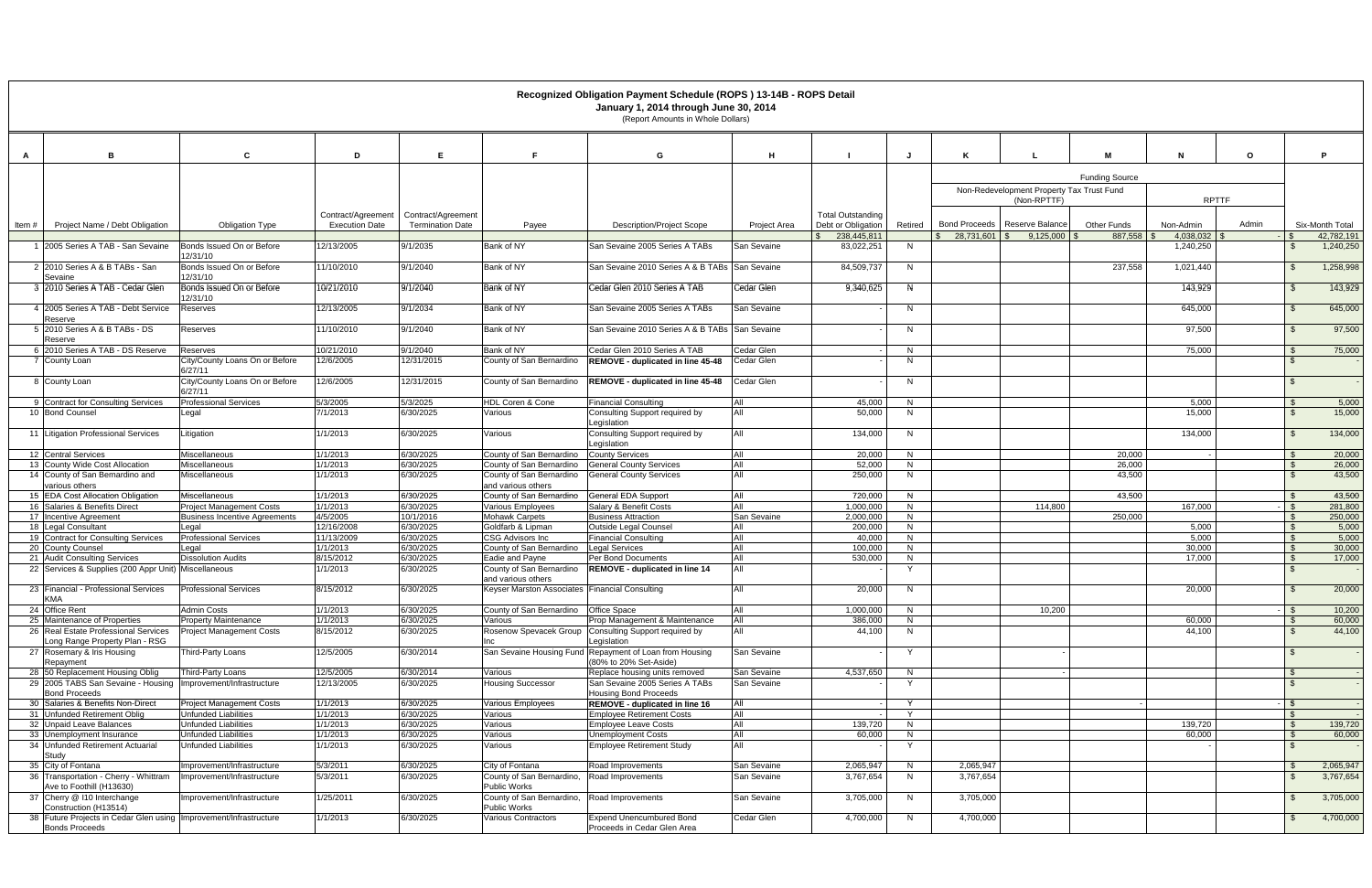|          | Recognized Obligation Payment Schedule (ROPS) 13-14B - ROPS Detail<br>January 1, 2014 through June 30, 2014<br>(Report Amounts in Whole Dollars) |                                           |                       |                                                                    |                                                      |                                                                                          |                    |                                                |              |                      |                                           |                       |           |              |                    |
|----------|--------------------------------------------------------------------------------------------------------------------------------------------------|-------------------------------------------|-----------------------|--------------------------------------------------------------------|------------------------------------------------------|------------------------------------------------------------------------------------------|--------------------|------------------------------------------------|--------------|----------------------|-------------------------------------------|-----------------------|-----------|--------------|--------------------|
|          |                                                                                                                                                  |                                           |                       |                                                                    |                                                      |                                                                                          |                    |                                                |              |                      |                                           |                       |           |              |                    |
| A        | <b>B</b>                                                                                                                                         | $\mathbf{C}$                              | D                     | E.                                                                 | <b>E</b>                                             | G                                                                                        | H                  | -1                                             | $\mathbf{J}$ | К                    |                                           | M                     | N         | $\mathbf{o}$ | <b>P</b>           |
|          |                                                                                                                                                  |                                           |                       |                                                                    |                                                      |                                                                                          |                    |                                                |              |                      |                                           | <b>Funding Source</b> |           |              |                    |
|          |                                                                                                                                                  |                                           |                       |                                                                    |                                                      |                                                                                          |                    |                                                |              |                      | Non-Redevelopment Property Tax Trust Fund |                       |           |              |                    |
|          |                                                                                                                                                  |                                           |                       |                                                                    |                                                      |                                                                                          |                    |                                                |              |                      | (Non-RPTTF)                               |                       |           | <b>RPTTF</b> |                    |
| Item $#$ | Project Name / Debt Obligation                                                                                                                   | Obligation Type                           | <b>Execution Date</b> | Contract/Agreement   Contract/Agreement<br><b>Termination Date</b> | Payee                                                | <b>Description/Project Scope</b>                                                         | Project Area       | <b>Total Outstanding</b><br>Debt or Obligation | Retired      | <b>Bond Proceeds</b> | Reserve Balance                           | <b>Other Funds</b>    | Non-Admin | Admin        | Six-Month Total    |
|          | 39 Future Projects in San Sevaine Area Improvement/Infrastructure                                                                                |                                           | 1/1/2013              | 6/30/2025                                                          | <b>Various Contractors</b>                           | <b>Expend Unencumbured Bond</b>                                                          | San Sevaine        | 2,502,000                                      | N            | 2,502,000            |                                           |                       |           |              | 2,502,000<br>-S    |
|          | using Bonds Proceeds<br>40 Future Projects in San Sevaine Area Improvement/Infrastructure                                                        |                                           | 1/1/2013              | 6/30/2025                                                          | <b>Various Contractors</b>                           | Proceeds in San Sevaine Area<br><b>Expend Unencumbured Bond</b>                          | San Sevaine        | 11,991,000                                     | N            | 11,991,000           |                                           |                       |           |              | 11,991,000<br>- S  |
|          | using Bonds Proceeds<br>41 Other Outside Consultants                                                                                             | <b>Professional Services</b>              | 1/1/2013              | 6/30/2025                                                          | Various                                              | Proceeds in San Sevaine Area<br>Professional Services Required by                        | All                | 400,000                                        | N            |                      |                                           | 267,000               |           |              | 267,000<br>- \$    |
|          |                                                                                                                                                  |                                           |                       |                                                                    |                                                      | Legislation                                                                              |                    |                                                |              |                      |                                           |                       |           |              |                    |
|          | 42 County of San Bernardino Special<br><b>Districts</b>                                                                                          | Improvement/Infrastructure                | 9/15/2009             | 6/30/2025                                                          | County of San Bernardino<br><b>Special Districts</b> | Water System Improvements with<br>safety & fire implications for Phase 2<br>of 4 phases. | Cedar Glen         | 4,000,000                                      | N            |                      | 4,000,000                                 |                       |           |              | 4,000,000<br>-S    |
|          | 43 2005 TABS San Sevaine - Housing   Improvement/Infrastructure<br><b>Bond Proceeds</b>                                                          |                                           | 12/13/2005            | 6/30/2025                                                          | <b>Housing Successor</b>                             | REMOVE - duplicated in line 29                                                           | San Sevaine        |                                                | Y            |                      |                                           |                       |           |              | <sup>\$</sup>      |
|          | 44 County of San Bernardino Special<br><b>Districts</b>                                                                                          | Improvement/Infrastructure                | 11/22/2005            | 6/30/2025                                                          | County of San Bernardino<br><b>Special Districts</b> | Water System Improvements with<br>safety & fire implications                             | Cedar Glen         | 5,000,000                                      | N            |                      | 5,000,000                                 |                       |           |              | 5,000,000<br>-S    |
|          | 45 County of San Bernardino Cedar                                                                                                                | City/County Loans On or Before            | 12/6/2005             | 6/30/2025                                                          | County of San Bernardino                             | Repayment of County loan                                                                 | Cedar Glen         | 9,207,236                                      | N            |                      |                                           |                       |           |              | $\mathbf{s}$       |
|          | Glen Water Project Loan<br>46 County of San Bernardino Cedar                                                                                     | 6/27/11<br>City/County Loans On or Before | 9/21/2004             | 6/30/2025                                                          | County of San Bernardino                             | Repayment of County Ioan                                                                 | Cedar Glen         | 275,560                                        | N            |                      |                                           |                       |           |              |                    |
|          | Glen Startup Loan<br>47 County of San Bernardino Cedar                                                                                           | 6/27/11<br>City/County Loans On or Before | 7/12/2005             | 6/30/2025                                                          |                                                      | County of San Bernardino Repayment of County Ioan                                        | Cedar Glen         | 69,605                                         | N            |                      |                                           |                       |           |              |                    |
|          | Glen Loan for Road Study<br>48 County of San Bernardino Mission                                                                                  | 6/27/11<br>City/County Loans On or Before | 9/21/2004             | 6/30/2025                                                          | County of San Bernardino                             | Repayment of County Ioan                                                                 | Mission Blvd Joint | 47,626                                         | N            |                      |                                           |                       |           |              | <sup>\$</sup>      |
|          | <b>Blvd Startup Loan</b><br>49 20% Housing Asset Fund - Loan                                                                                     | 6/27/11<br>City/County Loans On or Before | 1/1/2013              | 6/30/2025                                                          | <b>Housing Successor</b>                             | 20% Housing Portion of County Loan                                                       | Cedar Glen and     | 2,400,007                                      | N            |                      |                                           |                       |           |              |                    |
|          | Repayment                                                                                                                                        | 6/27/11                                   |                       |                                                                    |                                                      | Repayments                                                                               | Mission Blvd.      |                                                | N            |                      |                                           |                       |           |              |                    |
|          | 50 Admin Allowance Shortfall ROPS 3 Prior Period RPTTF Shortfall                                                                                 |                                           | 1/1/2013              | 6/30/2025                                                          | Successor Agency                                     | <b>Prior Period Shortfall</b>                                                            |                    | 113,093                                        |              |                      |                                           |                       | 113,093   |              | 113,093            |
|          |                                                                                                                                                  |                                           |                       |                                                                    |                                                      |                                                                                          |                    |                                                |              |                      |                                           |                       |           |              |                    |
|          |                                                                                                                                                  |                                           |                       |                                                                    |                                                      |                                                                                          |                    |                                                |              |                      |                                           |                       |           |              |                    |
|          |                                                                                                                                                  |                                           |                       |                                                                    |                                                      |                                                                                          |                    |                                                |              |                      |                                           |                       |           |              | $\mathbf{\hat{s}}$ |
|          |                                                                                                                                                  |                                           |                       |                                                                    |                                                      |                                                                                          |                    |                                                |              |                      |                                           |                       |           |              |                    |
|          |                                                                                                                                                  |                                           |                       |                                                                    |                                                      |                                                                                          |                    |                                                |              |                      |                                           |                       |           |              |                    |
|          |                                                                                                                                                  |                                           |                       |                                                                    |                                                      |                                                                                          |                    |                                                |              |                      |                                           |                       |           |              |                    |
|          |                                                                                                                                                  |                                           |                       |                                                                    |                                                      |                                                                                          |                    |                                                |              |                      |                                           |                       |           |              |                    |
|          |                                                                                                                                                  |                                           |                       |                                                                    |                                                      |                                                                                          |                    |                                                |              |                      |                                           |                       |           |              |                    |
|          |                                                                                                                                                  |                                           |                       |                                                                    |                                                      |                                                                                          |                    |                                                |              |                      |                                           |                       |           |              |                    |
|          |                                                                                                                                                  |                                           |                       |                                                                    |                                                      |                                                                                          |                    |                                                |              |                      |                                           |                       |           |              |                    |
|          |                                                                                                                                                  |                                           |                       |                                                                    |                                                      |                                                                                          |                    |                                                |              |                      |                                           |                       |           |              |                    |
|          |                                                                                                                                                  |                                           |                       |                                                                    |                                                      |                                                                                          |                    |                                                |              |                      |                                           |                       |           |              |                    |
|          |                                                                                                                                                  |                                           |                       |                                                                    |                                                      |                                                                                          |                    |                                                |              |                      |                                           |                       |           |              |                    |
|          |                                                                                                                                                  |                                           |                       |                                                                    |                                                      |                                                                                          |                    |                                                |              |                      |                                           |                       |           |              |                    |
|          |                                                                                                                                                  |                                           |                       |                                                                    |                                                      |                                                                                          |                    |                                                |              |                      |                                           |                       |           |              |                    |
|          |                                                                                                                                                  |                                           |                       |                                                                    |                                                      |                                                                                          |                    |                                                |              |                      |                                           |                       |           |              |                    |
|          |                                                                                                                                                  |                                           |                       |                                                                    |                                                      |                                                                                          |                    |                                                |              |                      |                                           |                       |           |              |                    |
|          |                                                                                                                                                  |                                           |                       |                                                                    |                                                      |                                                                                          |                    |                                                |              |                      |                                           |                       |           |              |                    |
|          |                                                                                                                                                  |                                           |                       |                                                                    |                                                      |                                                                                          |                    |                                                |              |                      |                                           |                       |           |              |                    |
|          |                                                                                                                                                  |                                           |                       |                                                                    |                                                      |                                                                                          |                    |                                                |              |                      |                                           |                       |           |              |                    |
|          |                                                                                                                                                  |                                           |                       |                                                                    |                                                      |                                                                                          |                    |                                                |              |                      |                                           |                       |           |              |                    |
|          |                                                                                                                                                  |                                           |                       |                                                                    |                                                      |                                                                                          |                    |                                                |              |                      |                                           |                       |           |              |                    |
|          |                                                                                                                                                  |                                           |                       |                                                                    |                                                      |                                                                                          |                    |                                                |              |                      |                                           |                       |           |              |                    |
|          |                                                                                                                                                  |                                           |                       |                                                                    |                                                      |                                                                                          |                    |                                                |              |                      |                                           |                       |           |              |                    |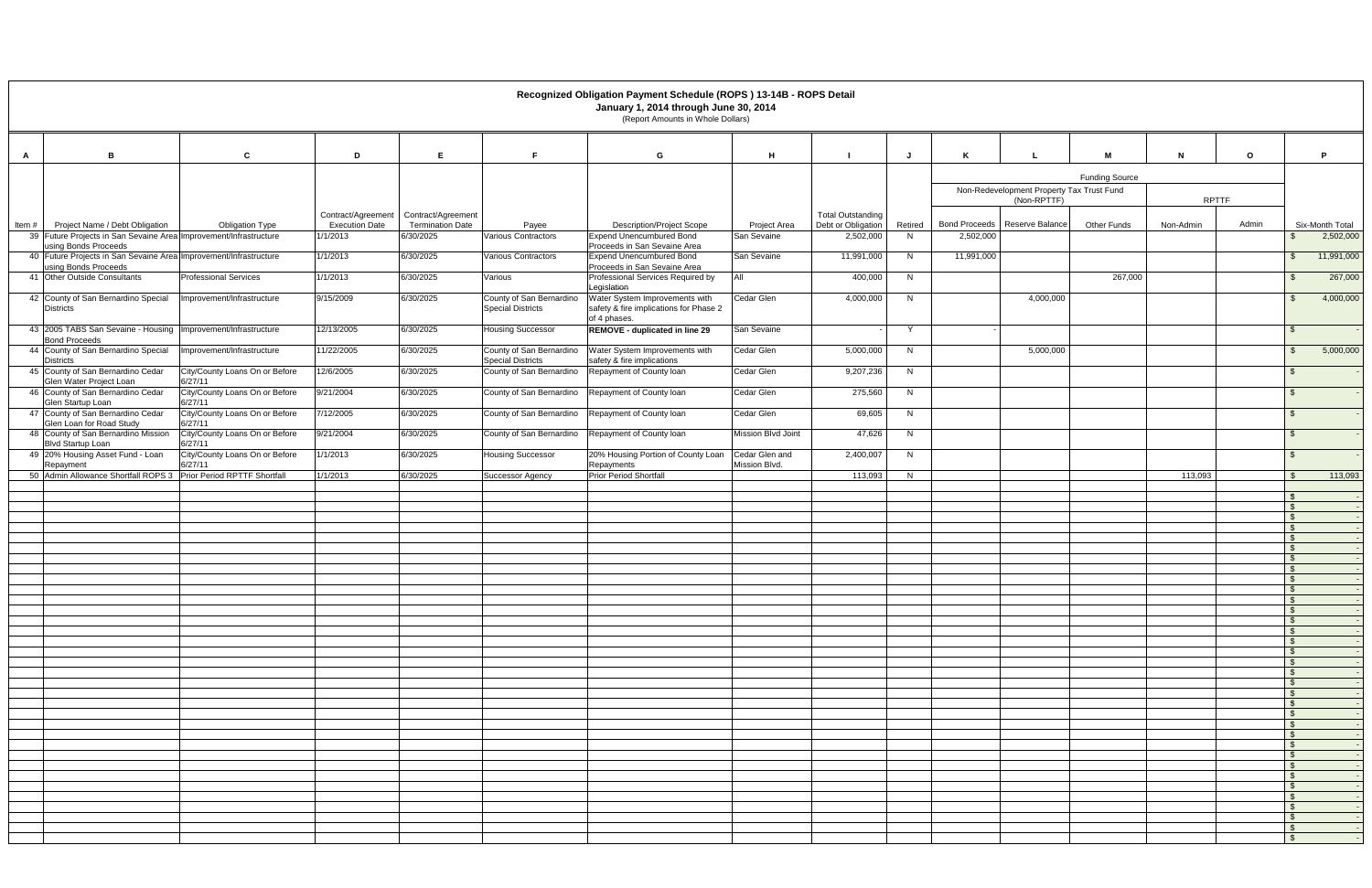|                |                                                                                                                                                                                                                                |                                                                                  |                             |                                                                                                        |                    |                                                  |                                                                                                                      |                                                     |              |                                                                 | Recognized Obligation Payment Schedule (ROPS) 13-14B - Report of Prior Period Adjustments<br>Reported for the ROPS III (January 1, 2013 through June 30, 2013) Period Pursuant to Health and Safety Code (HSC) section 34186 (a)<br>(Report Amounts in Whole Dollars) |                                                                                                              |                                             |                                                          |                                                                            |                               |                          |                                                         |                               |                                                                                                                 |                                                       |                                                                                  |
|----------------|--------------------------------------------------------------------------------------------------------------------------------------------------------------------------------------------------------------------------------|----------------------------------------------------------------------------------|-----------------------------|--------------------------------------------------------------------------------------------------------|--------------------|--------------------------------------------------|----------------------------------------------------------------------------------------------------------------------|-----------------------------------------------------|--------------|-----------------------------------------------------------------|-----------------------------------------------------------------------------------------------------------------------------------------------------------------------------------------------------------------------------------------------------------------------|--------------------------------------------------------------------------------------------------------------|---------------------------------------------|----------------------------------------------------------|----------------------------------------------------------------------------|-------------------------------|--------------------------|---------------------------------------------------------|-------------------------------|-----------------------------------------------------------------------------------------------------------------|-------------------------------------------------------|----------------------------------------------------------------------------------|
|                | ROPS III Successor Agency (SA) Self-reported Prior Period Adjustments (PPA):Pursuant to HSC Section 34186 (a), SAs are required to report the differences between their actual available funding and their actual expenditures |                                                                                  |                             |                                                                                                        |                    |                                                  |                                                                                                                      |                                                     |              |                                                                 |                                                                                                                                                                                                                                                                       |                                                                                                              |                                             |                                                          |                                                                            |                               |                          |                                                         |                               | ROPS III CAC PPA: To be completed by the CAC upon submittal of the ROPS 13-14B by the SA to Finance and the CAC |                                                       |                                                                                  |
| $\overline{A}$ | $\overline{B}$                                                                                                                                                                                                                 | $\mathbf{c}$<br>$\mathbf{D}$                                                     | E<br>F                      | G<br>H                                                                                                 | J                  | K                                                | M                                                                                                                    |                                                     |              | $\Omega$                                                        | $\mathbf{P}$                                                                                                                                                                                                                                                          | $\mathbf Q$                                                                                                  | R<br><b>S</b>                               |                                                          | $\mathbf{U}$                                                               | $\mathbf{v}$                  | W                        | $\mathbf{x}$                                            |                               | $\mathbf{z}$                                                                                                    | AA                                                    | AB                                                                               |
|                |                                                                                                                                                                                                                                |                                                                                  |                             | <b>Non-RPTTF Expenditures</b>                                                                          |                    |                                                  |                                                                                                                      |                                                     | N            |                                                                 |                                                                                                                                                                                                                                                                       |                                                                                                              |                                             | <b>RPTTF Expenditures</b>                                |                                                                            |                               |                          |                                                         |                               |                                                                                                                 |                                                       |                                                                                  |
|                |                                                                                                                                                                                                                                | <b>LMIHF</b><br>(Includes LMIHF Due Diligence<br>Review (DDR) retained balances) | <b>Bond Proceeds</b>        | <b>Reserve Balance</b><br>ncludes Other Funds and Assets<br>DDR retained balances)                     | <b>Other Funds</b> | Non-Admin                                        |                                                                                                                      |                                                     |              |                                                                 |                                                                                                                                                                                                                                                                       | Admin                                                                                                        |                                             |                                                          | Net SA Non-Admin<br>and Admin PPA                                          | <b>Non-Admin CAC</b>          |                          |                                                         | <b>Admin CAC</b>              |                                                                                                                 |                                                       | Net CAC Non-<br><b>Admin and Admin</b><br><b>PPA</b>                             |
|                |                                                                                                                                                                                                                                |                                                                                  |                             |                                                                                                        |                    |                                                  | Available<br><b>RPTTF</b><br>(ROPS III<br>Net Lesser of<br>distributed + all<br>other available as of<br>Authorized/ |                                                     |              | <b>Difference</b><br>(If M is less than<br>N, the difference is |                                                                                                                                                                                                                                                                       | Available<br><b>RPTTF</b><br>Net Lesser of<br>(ROPS III distributed<br>+ all other available<br>Authorized / |                                             | Difference<br>(If R is less than S,<br>the difference is | Net Difference<br>(Amount Used to<br>Offset ROPS 13-14B<br>Requested RPTTF | Net Lesser of<br>Authorized / |                          | Difference<br>If V is less than W,<br>the difference is | Net Lesser of<br>Authorized / |                                                                                                                 | Difference<br>(If Y is less than<br>Z, the difference | Net Difference<br>(Amount Used to<br>Offset ROPS 13-14<br><b>Requested RPTTF</b> |
| Item#          | <b>Project Name / Debt Obligation</b>                                                                                                                                                                                          | <b>Actual</b><br>Authorized<br>$$4,537,650$ \$                                   | Authorized<br><b>Actual</b> | Authorized<br><b>Actual</b><br>$-$ \$ 22,325,409 \$ 12,747,471 \$ 3,243,233 \$ 3,152,208 \$ 110,000 \$ | Authorized         | <b>Actual</b><br>Authorized<br>$$4,888,405$ \ \$ | 1/1/13                                                                                                               | Available<br>3,661,734 \$ 3,661,734 \$ 3,661,734 \$ | Actual       | zero)                                                           | Authorized<br>$\frac{1}{2}$ \$ 151,827 \$                                                                                                                                                                                                                             | as of 1/1/13)<br>$26,551$ \$                                                                                 | Available<br>Actual<br>26,551 \$ 139,645 \$ | zero)                                                    | $(O + T))$<br>$\overline{\phantom{a}}$                                     | Available<br>-15              | Actual<br>$ \sim$ $\sim$ | zero)<br>-1\$                                           | Available<br>IS.              | Actual<br>$\sim$                                                                                                | is zero)<br>$\overline{\mathbf{s}}$                   | $(X + AA)$<br>$\mathcal{S}$                                                      |
|                | 1 2005 Series A TAB - San Sevaine                                                                                                                                                                                              |                                                                                  |                             |                                                                                                        |                    | 1,271,000                                        |                                                                                                                      |                                                     | 1,271,000 \$ |                                                                 |                                                                                                                                                                                                                                                                       |                                                                                                              |                                             |                                                          |                                                                            |                               |                          |                                                         |                               |                                                                                                                 |                                                       |                                                                                  |
|                |                                                                                                                                                                                                                                |                                                                                  |                             |                                                                                                        |                    |                                                  |                                                                                                                      | 1,271,000 \$ 1,271,000                              |              |                                                                 |                                                                                                                                                                                                                                                                       |                                                                                                              |                                             |                                                          |                                                                            |                               |                          |                                                         |                               |                                                                                                                 |                                                       |                                                                                  |
|                | 2 2010 Series A & B TABs - San Sevaine                                                                                                                                                                                         |                                                                                  |                             |                                                                                                        |                    | 1,265,241                                        | $1,265,241$ \$                                                                                                       | 1,265,241                                           | 1,265,241 \$ |                                                                 |                                                                                                                                                                                                                                                                       |                                                                                                              |                                             |                                                          |                                                                            |                               |                          |                                                         |                               |                                                                                                                 |                                                       |                                                                                  |
|                | 3 2010 Series A TAB - Cedar Glen                                                                                                                                                                                               |                                                                                  |                             |                                                                                                        |                    | 145.654                                          | $145,654$ \$                                                                                                         | 145.654                                             | 145,654      |                                                                 |                                                                                                                                                                                                                                                                       |                                                                                                              |                                             |                                                          |                                                                            |                               |                          |                                                         |                               |                                                                                                                 |                                                       |                                                                                  |
|                | 4 2005 Series A TAB - Debt Service Reserve                                                                                                                                                                                     |                                                                                  |                             |                                                                                                        |                    |                                                  |                                                                                                                      |                                                     |              |                                                                 |                                                                                                                                                                                                                                                                       |                                                                                                              |                                             |                                                          |                                                                            |                               |                          |                                                         |                               |                                                                                                                 |                                                       |                                                                                  |
|                | 5 2010 Series A & B TABs - DS Reserve                                                                                                                                                                                          |                                                                                  |                             |                                                                                                        |                    |                                                  |                                                                                                                      |                                                     |              |                                                                 |                                                                                                                                                                                                                                                                       |                                                                                                              |                                             |                                                          |                                                                            |                               |                          |                                                         |                               |                                                                                                                 |                                                       |                                                                                  |
|                | 6 2010 Series A TAB - DS Reserve                                                                                                                                                                                               |                                                                                  |                             |                                                                                                        |                    |                                                  |                                                                                                                      |                                                     |              |                                                                 |                                                                                                                                                                                                                                                                       |                                                                                                              |                                             |                                                          |                                                                            |                               |                          |                                                         |                               |                                                                                                                 |                                                       |                                                                                  |
|                | 7 County Loan                                                                                                                                                                                                                  |                                                                                  |                             |                                                                                                        |                    |                                                  |                                                                                                                      |                                                     |              |                                                                 |                                                                                                                                                                                                                                                                       |                                                                                                              |                                             |                                                          |                                                                            |                               |                          |                                                         |                               |                                                                                                                 |                                                       |                                                                                  |
|                | 8 County Loan                                                                                                                                                                                                                  |                                                                                  |                             |                                                                                                        |                    |                                                  |                                                                                                                      |                                                     |              |                                                                 |                                                                                                                                                                                                                                                                       |                                                                                                              |                                             |                                                          |                                                                            |                               |                          |                                                         |                               |                                                                                                                 |                                                       |                                                                                  |
|                | 9 Contract for Consulting Services (HdL)                                                                                                                                                                                       |                                                                                  |                             |                                                                                                        |                    | 40,000                                           |                                                                                                                      |                                                     |              |                                                                 |                                                                                                                                                                                                                                                                       |                                                                                                              |                                             |                                                          |                                                                            |                               |                          |                                                         |                               |                                                                                                                 |                                                       |                                                                                  |
|                | 10 Bond Counsel                                                                                                                                                                                                                |                                                                                  |                             |                                                                                                        |                    | 50,000                                           |                                                                                                                      |                                                     |              |                                                                 |                                                                                                                                                                                                                                                                       |                                                                                                              |                                             |                                                          |                                                                            |                               |                          |                                                         |                               |                                                                                                                 |                                                       |                                                                                  |
|                | 11 Potential Litigation Professional Services                                                                                                                                                                                  |                                                                                  |                             |                                                                                                        |                    | 50,000                                           | $50,000$ \$                                                                                                          | 50,000                                              | 50,000       |                                                                 |                                                                                                                                                                                                                                                                       |                                                                                                              |                                             |                                                          |                                                                            |                               |                          |                                                         |                               |                                                                                                                 |                                                       |                                                                                  |
|                |                                                                                                                                                                                                                                |                                                                                  |                             |                                                                                                        |                    |                                                  |                                                                                                                      |                                                     |              |                                                                 |                                                                                                                                                                                                                                                                       |                                                                                                              |                                             |                                                          |                                                                            |                               |                          |                                                         |                               |                                                                                                                 |                                                       |                                                                                  |
|                | 12 Central Services                                                                                                                                                                                                            |                                                                                  |                             | 23,138                                                                                                 |                    |                                                  |                                                                                                                      |                                                     |              |                                                                 |                                                                                                                                                                                                                                                                       |                                                                                                              |                                             |                                                          |                                                                            |                               |                          |                                                         |                               |                                                                                                                 |                                                       |                                                                                  |
|                | 13 County Wide Cost Allocation for two previous years                                                                                                                                                                          |                                                                                  |                             |                                                                                                        |                    | 44,074                                           | $22,037$ \$                                                                                                          | 22,037                                              | 22,037       |                                                                 |                                                                                                                                                                                                                                                                       |                                                                                                              |                                             |                                                          |                                                                            |                               |                          |                                                         |                               |                                                                                                                 |                                                       |                                                                                  |
|                | 14 County of San Bernardino and various others                                                                                                                                                                                 |                                                                                  |                             | 17,865<br>66,300                                                                                       |                    |                                                  |                                                                                                                      |                                                     |              |                                                                 |                                                                                                                                                                                                                                                                       |                                                                                                              |                                             |                                                          |                                                                            |                               |                          |                                                         |                               |                                                                                                                 |                                                       |                                                                                  |
|                | 15 EDA Cost Allocation Obligation                                                                                                                                                                                              |                                                                                  |                             | 83,000<br>63,548                                                                                       |                    |                                                  |                                                                                                                      |                                                     |              |                                                                 |                                                                                                                                                                                                                                                                       |                                                                                                              |                                             |                                                          |                                                                            |                               |                          |                                                         |                               |                                                                                                                 |                                                       |                                                                                  |
|                | 16 Salaries & Benefits Direct                                                                                                                                                                                                  |                                                                                  | 89.710<br>50,373            |                                                                                                        |                    | 100,500                                          | $100,500$ \$                                                                                                         | 100,500                                             | $100,500$ \$ |                                                                 |                                                                                                                                                                                                                                                                       |                                                                                                              |                                             |                                                          |                                                                            |                               |                          |                                                         |                               |                                                                                                                 |                                                       |                                                                                  |
|                | 17 Incentive Agreement                                                                                                                                                                                                         |                                                                                  |                             |                                                                                                        | 110,000            |                                                  |                                                                                                                      |                                                     |              |                                                                 |                                                                                                                                                                                                                                                                       |                                                                                                              |                                             |                                                          |                                                                            |                               |                          |                                                         |                               |                                                                                                                 |                                                       |                                                                                  |
|                | Legal Consultant                                                                                                                                                                                                               |                                                                                  |                             |                                                                                                        |                    | 80,000                                           |                                                                                                                      |                                                     |              |                                                                 |                                                                                                                                                                                                                                                                       |                                                                                                              |                                             |                                                          |                                                                            |                               |                          |                                                         |                               |                                                                                                                 |                                                       |                                                                                  |
|                | 19 Contract for Consulting Services (CSG Advisors)                                                                                                                                                                             |                                                                                  |                             |                                                                                                        |                    | 40,000                                           |                                                                                                                      |                                                     |              |                                                                 |                                                                                                                                                                                                                                                                       |                                                                                                              |                                             |                                                          |                                                                            |                               |                          |                                                         |                               |                                                                                                                 |                                                       |                                                                                  |
|                | 20 County Counsel                                                                                                                                                                                                              |                                                                                  |                             |                                                                                                        |                    | 90,000                                           | $90,000$ \$                                                                                                          | 90,000                                              | $90,000$ \$  |                                                                 |                                                                                                                                                                                                                                                                       |                                                                                                              |                                             |                                                          |                                                                            |                               |                          |                                                         |                               |                                                                                                                 |                                                       |                                                                                  |
|                | 21 Audit Consulting Services - RAMS                                                                                                                                                                                            |                                                                                  |                             |                                                                                                        |                    | 35,000                                           | $35,000$ \$                                                                                                          | 35,000                                              | $35,000$ \$  |                                                                 |                                                                                                                                                                                                                                                                       |                                                                                                              |                                             |                                                          |                                                                            |                               |                          |                                                         |                               |                                                                                                                 |                                                       |                                                                                  |
|                | 22 Services & Supplies (200 Appr Unit)                                                                                                                                                                                         |                                                                                  |                             |                                                                                                        |                    |                                                  |                                                                                                                      |                                                     |              |                                                                 | 40,300                                                                                                                                                                                                                                                                | 26,551 \$26,551                                                                                              |                                             | $28,118$ \$                                              |                                                                            |                               |                          |                                                         |                               |                                                                                                                 |                                                       |                                                                                  |
|                | 23 Financial - Professional Services KMA                                                                                                                                                                                       |                                                                                  |                             |                                                                                                        |                    | 20,000                                           | $19,643$ \$                                                                                                          | 19,643                                              | $19,643$ \$  |                                                                 |                                                                                                                                                                                                                                                                       |                                                                                                              |                                             |                                                          |                                                                            |                               |                          |                                                         |                               |                                                                                                                 |                                                       |                                                                                  |
|                | 24 Office Rent                                                                                                                                                                                                                 |                                                                                  |                             |                                                                                                        |                    |                                                  |                                                                                                                      |                                                     |              |                                                                 | 20,400                                                                                                                                                                                                                                                                |                                                                                                              |                                             | $20,400$ \$                                              |                                                                            |                               |                          |                                                         |                               |                                                                                                                 |                                                       |                                                                                  |
|                | 25 Maintenance of Properties                                                                                                                                                                                                   |                                                                                  |                             |                                                                                                        |                    | 100,000                                          | $18,584$ \$                                                                                                          | 18,584                                              | 18,584 \$    |                                                                 |                                                                                                                                                                                                                                                                       |                                                                                                              |                                             |                                                          |                                                                            |                               |                          |                                                         |                               |                                                                                                                 |                                                       |                                                                                  |
|                |                                                                                                                                                                                                                                |                                                                                  |                             |                                                                                                        |                    |                                                  |                                                                                                                      |                                                     |              |                                                                 |                                                                                                                                                                                                                                                                       |                                                                                                              |                                             |                                                          |                                                                            |                               |                          |                                                         |                               |                                                                                                                 |                                                       |                                                                                  |
|                | 26 Real Estate Professional Services Long Range Property Plan - RSG                                                                                                                                                            |                                                                                  |                             |                                                                                                        |                    | 44,100                                           |                                                                                                                      | IS.                                                 |              |                                                                 |                                                                                                                                                                                                                                                                       |                                                                                                              |                                             |                                                          |                                                                            |                               |                          |                                                         |                               |                                                                                                                 |                                                       |                                                                                  |
|                | 27 Rosemary & Iris Housing Repayment                                                                                                                                                                                           |                                                                                  |                             | 3,070,795<br>3,070,795                                                                                 |                    |                                                  |                                                                                                                      |                                                     |              |                                                                 |                                                                                                                                                                                                                                                                       |                                                                                                              |                                             |                                                          |                                                                            |                               |                          |                                                         |                               |                                                                                                                 |                                                       |                                                                                  |
|                | 28 50 Replacement Housing Oblig                                                                                                                                                                                                | 4,537,650                                                                        |                             |                                                                                                        |                    |                                                  |                                                                                                                      |                                                     |              |                                                                 |                                                                                                                                                                                                                                                                       |                                                                                                              |                                             |                                                          |                                                                            |                               |                          |                                                         |                               |                                                                                                                 |                                                       |                                                                                  |
|                | 29 2005 TABS San Sevaine - Housing Bond Proceeds                                                                                                                                                                               |                                                                                  | 11,479,976<br>11,479,976    |                                                                                                        |                    |                                                  |                                                                                                                      |                                                     |              |                                                                 |                                                                                                                                                                                                                                                                       |                                                                                                              |                                             |                                                          |                                                                            |                               |                          |                                                         |                               |                                                                                                                 |                                                       |                                                                                  |
|                | 30 Salaries & Benefits Non-Direct                                                                                                                                                                                              |                                                                                  |                             |                                                                                                        |                    |                                                  |                                                                                                                      |                                                     |              |                                                                 | 91,127                                                                                                                                                                                                                                                                |                                                                                                              |                                             | $91,127$ \$                                              |                                                                            |                               |                          |                                                         |                               |                                                                                                                 |                                                       |                                                                                  |
|                | 31 Unfunded Retirement Oblig                                                                                                                                                                                                   |                                                                                  |                             |                                                                                                        |                    | 1,288,116                                        | 644,076 \$                                                                                                           | 644,076                                             | 644,076      |                                                                 |                                                                                                                                                                                                                                                                       |                                                                                                              |                                             |                                                          |                                                                            |                               |                          |                                                         |                               |                                                                                                                 |                                                       |                                                                                  |
|                | 32 Unpaid Leave Balances                                                                                                                                                                                                       |                                                                                  |                             |                                                                                                        |                    | 139,720                                          |                                                                                                                      |                                                     |              |                                                                 |                                                                                                                                                                                                                                                                       |                                                                                                              |                                             |                                                          |                                                                            |                               |                          |                                                         |                               |                                                                                                                 |                                                       |                                                                                  |

| the ROPS 13-                                                                             |                                            |                      |                                                                                                                                                                                                                                                                                                                                                                                                                                        |                                            |                  |                                                                   | ROPS III CAC PPA: To be completed by the CAC upon submittal of the ROPS 13-14B by the SA to Finance and the CAC                                                                                                                                                                                                     |  |  |  |  |  |
|------------------------------------------------------------------------------------------|--------------------------------------------|----------------------|----------------------------------------------------------------------------------------------------------------------------------------------------------------------------------------------------------------------------------------------------------------------------------------------------------------------------------------------------------------------------------------------------------------------------------------|--------------------------------------------|------------------|-------------------------------------------------------------------|---------------------------------------------------------------------------------------------------------------------------------------------------------------------------------------------------------------------------------------------------------------------------------------------------------------------|--|--|--|--|--|
| U                                                                                        | V                                          | W                    | x                                                                                                                                                                                                                                                                                                                                                                                                                                      | Y                                          | z                | AA                                                                | AB                                                                                                                                                                                                                                                                                                                  |  |  |  |  |  |
| Net SA Non-Admin<br>and Admin PPA                                                        |                                            | <b>Non-Admin CAC</b> |                                                                                                                                                                                                                                                                                                                                                                                                                                        |                                            | <b>Admin CAC</b> |                                                                   |                                                                                                                                                                                                                                                                                                                     |  |  |  |  |  |
| Net Difference<br>(Amount Used to<br>Offset ROPS 13-14B<br>Requested RPTTF<br>$(O + T))$ | Net Lesser of<br>Authorized /<br>Available | Actual               | Difference<br>(If V is less than W,<br>the difference is<br>zero)                                                                                                                                                                                                                                                                                                                                                                      | Net Lesser of<br>Authorized /<br>Available | Actual           | Difference<br>(If Y is less than<br>Z, the difference<br>is zero) | Net Difference<br>(Amount Used to<br>Offset ROPS 13-14B<br><b>Requested RPTTF</b><br>$(X + AA)$                                                                                                                                                                                                                     |  |  |  |  |  |
| \$                                                                                       | \$                                         | $\mathbb{S}$         | \$                                                                                                                                                                                                                                                                                                                                                                                                                                     | \$                                         | \$               | \$                                                                | \$                                                                                                                                                                                                                                                                                                                  |  |  |  |  |  |
|                                                                                          |                                            |                      | \$                                                                                                                                                                                                                                                                                                                                                                                                                                     |                                            |                  | \$                                                                | \$                                                                                                                                                                                                                                                                                                                  |  |  |  |  |  |
|                                                                                          |                                            |                      | \$                                                                                                                                                                                                                                                                                                                                                                                                                                     |                                            |                  | \$                                                                | \$                                                                                                                                                                                                                                                                                                                  |  |  |  |  |  |
|                                                                                          |                                            |                      | \$                                                                                                                                                                                                                                                                                                                                                                                                                                     |                                            |                  | \$                                                                | \$                                                                                                                                                                                                                                                                                                                  |  |  |  |  |  |
|                                                                                          |                                            |                      | \$                                                                                                                                                                                                                                                                                                                                                                                                                                     |                                            |                  | \$                                                                | \$                                                                                                                                                                                                                                                                                                                  |  |  |  |  |  |
| \$                                                                                       |                                            |                      | \$                                                                                                                                                                                                                                                                                                                                                                                                                                     |                                            |                  | \$                                                                | \$                                                                                                                                                                                                                                                                                                                  |  |  |  |  |  |
| \$                                                                                       |                                            |                      | \$                                                                                                                                                                                                                                                                                                                                                                                                                                     |                                            |                  | \$                                                                | \$                                                                                                                                                                                                                                                                                                                  |  |  |  |  |  |
| \$                                                                                       |                                            |                      | \$                                                                                                                                                                                                                                                                                                                                                                                                                                     |                                            |                  | \$                                                                | \$                                                                                                                                                                                                                                                                                                                  |  |  |  |  |  |
|                                                                                          |                                            |                      | \$                                                                                                                                                                                                                                                                                                                                                                                                                                     |                                            |                  | \$                                                                | \$                                                                                                                                                                                                                                                                                                                  |  |  |  |  |  |
|                                                                                          |                                            |                      | \$                                                                                                                                                                                                                                                                                                                                                                                                                                     |                                            |                  | \$                                                                | \$                                                                                                                                                                                                                                                                                                                  |  |  |  |  |  |
|                                                                                          |                                            |                      | \$                                                                                                                                                                                                                                                                                                                                                                                                                                     |                                            |                  | \$<br>$\sim$                                                      | \$                                                                                                                                                                                                                                                                                                                  |  |  |  |  |  |
|                                                                                          |                                            |                      | \$                                                                                                                                                                                                                                                                                                                                                                                                                                     |                                            |                  | \$                                                                | \$                                                                                                                                                                                                                                                                                                                  |  |  |  |  |  |
|                                                                                          |                                            |                      | \$                                                                                                                                                                                                                                                                                                                                                                                                                                     |                                            |                  | \$<br>٠                                                           | \$                                                                                                                                                                                                                                                                                                                  |  |  |  |  |  |
|                                                                                          |                                            |                      | \$                                                                                                                                                                                                                                                                                                                                                                                                                                     |                                            |                  | \$                                                                | \$                                                                                                                                                                                                                                                                                                                  |  |  |  |  |  |
|                                                                                          |                                            |                      | \$                                                                                                                                                                                                                                                                                                                                                                                                                                     |                                            |                  | \$<br>٠                                                           | \$                                                                                                                                                                                                                                                                                                                  |  |  |  |  |  |
|                                                                                          |                                            |                      | \$                                                                                                                                                                                                                                                                                                                                                                                                                                     |                                            |                  | \$                                                                | \$                                                                                                                                                                                                                                                                                                                  |  |  |  |  |  |
| \$                                                                                       |                                            |                      | \$                                                                                                                                                                                                                                                                                                                                                                                                                                     |                                            |                  | \$<br>٠                                                           | \$                                                                                                                                                                                                                                                                                                                  |  |  |  |  |  |
| \$                                                                                       |                                            |                      | \$                                                                                                                                                                                                                                                                                                                                                                                                                                     |                                            |                  | \$                                                                | \$                                                                                                                                                                                                                                                                                                                  |  |  |  |  |  |
| \$                                                                                       |                                            |                      | $$\mathbb{S}$$                                                                                                                                                                                                                                                                                                                                                                                                                         |                                            |                  | $\sqrt{2}$                                                        | $-$ \$                                                                                                                                                                                                                                                                                                              |  |  |  |  |  |
| \$                                                                                       |                                            |                      | $\begin{array}{cccccccccc} \mathbb{S} & & & & & \mathbb{I} & \mathbb{I} & \mathbb{I} & \mathbb{I} & \mathbb{I} & \mathbb{I} & \mathbb{I} & \mathbb{I} & \mathbb{I} & \mathbb{I} & \mathbb{I} & \mathbb{I} & \mathbb{I} & \mathbb{I} & \mathbb{I} & \mathbb{I} & \mathbb{I} & \mathbb{I} & \mathbb{I} & \mathbb{I} & \mathbb{I} & \mathbb{I} & \mathbb{I} & \mathbb{I} & \mathbb{I} & \mathbb{I} & \mathbb{I} & \mathbb{I} & \mathbb{$  |                                            |                  | $\sim$ $\sim$ $\sim$ $\sim$ $\sim$                                | $\sim$                                                                                                                                                                                                                                                                                                              |  |  |  |  |  |
| \$                                                                                       |                                            |                      | $\sim$                                                                                                                                                                                                                                                                                                                                                                                                                                 |                                            |                  |                                                                   | $\sim$ $\sim$ $\sim$ $\sim$ $\sim$ $\sim$                                                                                                                                                                                                                                                                           |  |  |  |  |  |
| \$                                                                                       |                                            |                      | $\sim$                                                                                                                                                                                                                                                                                                                                                                                                                                 |                                            |                  |                                                                   | $\frac{1}{2}$ $\frac{1}{2}$ $\frac{1}{2}$ $\frac{1}{2}$ $\frac{1}{2}$ $\frac{1}{2}$ $\frac{1}{2}$ $\frac{1}{2}$ $\frac{1}{2}$ $\frac{1}{2}$ $\frac{1}{2}$ $\frac{1}{2}$ $\frac{1}{2}$ $\frac{1}{2}$ $\frac{1}{2}$ $\frac{1}{2}$ $\frac{1}{2}$ $\frac{1}{2}$ $\frac{1}{2}$ $\frac{1}{2}$ $\frac{1}{2}$ $\frac{1}{2}$ |  |  |  |  |  |
| \$                                                                                       |                                            |                      | $\begin{array}{ccccccccccccc} \mathbb{S} & & & & & & \mathbb{S} & & \mathbb{S} & \mathbb{S} & \mathbb{S} & \mathbb{S} & \mathbb{S} & \mathbb{S} & \mathbb{S} & \mathbb{S} & \mathbb{S} & \mathbb{S} & \mathbb{S} & \mathbb{S} & \mathbb{S} & \mathbb{S} & \mathbb{S} & \mathbb{S} & \mathbb{S} & \mathbb{S} & \mathbb{S} & \mathbb{S} & \mathbb{S} & \mathbb{S} & \mathbb{S} & \mathbb{S} & \mathbb{S} & \mathbb{S} & \mathbb{S} & \$  |                                            |                  |                                                                   | $\sim$ $\sim$ $\sim$ $\sim$ $\sim$                                                                                                                                                                                                                                                                                  |  |  |  |  |  |
| \$                                                                                       |                                            |                      | $\begin{array}{cccccccccc} \mathbb{S} & & & & & \mathbb{S} & & \mathbb{S} & \mathbb{S} & \mathbb{S} & \mathbb{S} & \mathbb{S} & \mathbb{S} & \mathbb{S} & \mathbb{S} & \mathbb{S} & \mathbb{S} & \mathbb{S} & \mathbb{S} & \mathbb{S} & \mathbb{S} & \mathbb{S} & \mathbb{S} & \mathbb{S} & \mathbb{S} & \mathbb{S} & \mathbb{S} & \mathbb{S} & \mathbb{S} & \mathbb{S} & \mathbb{S} & \mathbb{S} & \mathbb{S} & \mathbb{S} & \mathbb$ |                                            |                  |                                                                   |                                                                                                                                                                                                                                                                                                                     |  |  |  |  |  |
| \$                                                                                       |                                            |                      | $\sim$                                                                                                                                                                                                                                                                                                                                                                                                                                 |                                            |                  |                                                                   |                                                                                                                                                                                                                                                                                                                     |  |  |  |  |  |
| \$                                                                                       |                                            |                      | $\begin{array}{cccccccccc} \mathbb{S} & & & & & \mathbb{S} & & \mathbb{S} & \mathbb{S} & \mathbb{S} & \mathbb{S} & \mathbb{S} & \mathbb{S} & \mathbb{S} & \mathbb{S} & \mathbb{S} & \mathbb{S} & \mathbb{S} & \mathbb{S} & \mathbb{S} & \mathbb{S} & \mathbb{S} & \mathbb{S} & \mathbb{S} & \mathbb{S} & \mathbb{S} & \mathbb{S} & \mathbb{S} & \mathbb{S} & \mathbb{S} & \mathbb{S} & \mathbb{S} & \mathbb{S} & \mathbb{S} & \mathbb$ |                                            |                  |                                                                   |                                                                                                                                                                                                                                                                                                                     |  |  |  |  |  |
| $\frac{1}{2}$                                                                            |                                            |                      | $\sim$                                                                                                                                                                                                                                                                                                                                                                                                                                 |                                            |                  |                                                                   |                                                                                                                                                                                                                                                                                                                     |  |  |  |  |  |
| \$                                                                                       |                                            |                      | $\sim$                                                                                                                                                                                                                                                                                                                                                                                                                                 |                                            |                  |                                                                   | $\sim$ $\sim$ $\sim$ $\sim$ $\sim$ $\sim$                                                                                                                                                                                                                                                                           |  |  |  |  |  |
| $\int$                                                                                   |                                            |                      | $\sim$                                                                                                                                                                                                                                                                                                                                                                                                                                 |                                            |                  |                                                                   |                                                                                                                                                                                                                                                                                                                     |  |  |  |  |  |
|                                                                                          |                                            |                      |                                                                                                                                                                                                                                                                                                                                                                                                                                        |                                            |                  |                                                                   |                                                                                                                                                                                                                                                                                                                     |  |  |  |  |  |
| \$                                                                                       |                                            |                      | $\sim$                                                                                                                                                                                                                                                                                                                                                                                                                                 |                                            |                  |                                                                   | $\sim$ $\sim$ $\sim$ $\sim$ $\sim$ $\sim$                                                                                                                                                                                                                                                                           |  |  |  |  |  |
| \$                                                                                       |                                            |                      | $\mathsf{\$}$                                                                                                                                                                                                                                                                                                                                                                                                                          |                                            |                  | $\sim$ $\sim$ $\sim$ $\sim$ $\sim$                                |                                                                                                                                                                                                                                                                                                                     |  |  |  |  |  |
| \$                                                                                       |                                            |                      | $\mathsf{S}$                                                                                                                                                                                                                                                                                                                                                                                                                           |                                            |                  | S                                                                 | $-$ \$                                                                                                                                                                                                                                                                                                              |  |  |  |  |  |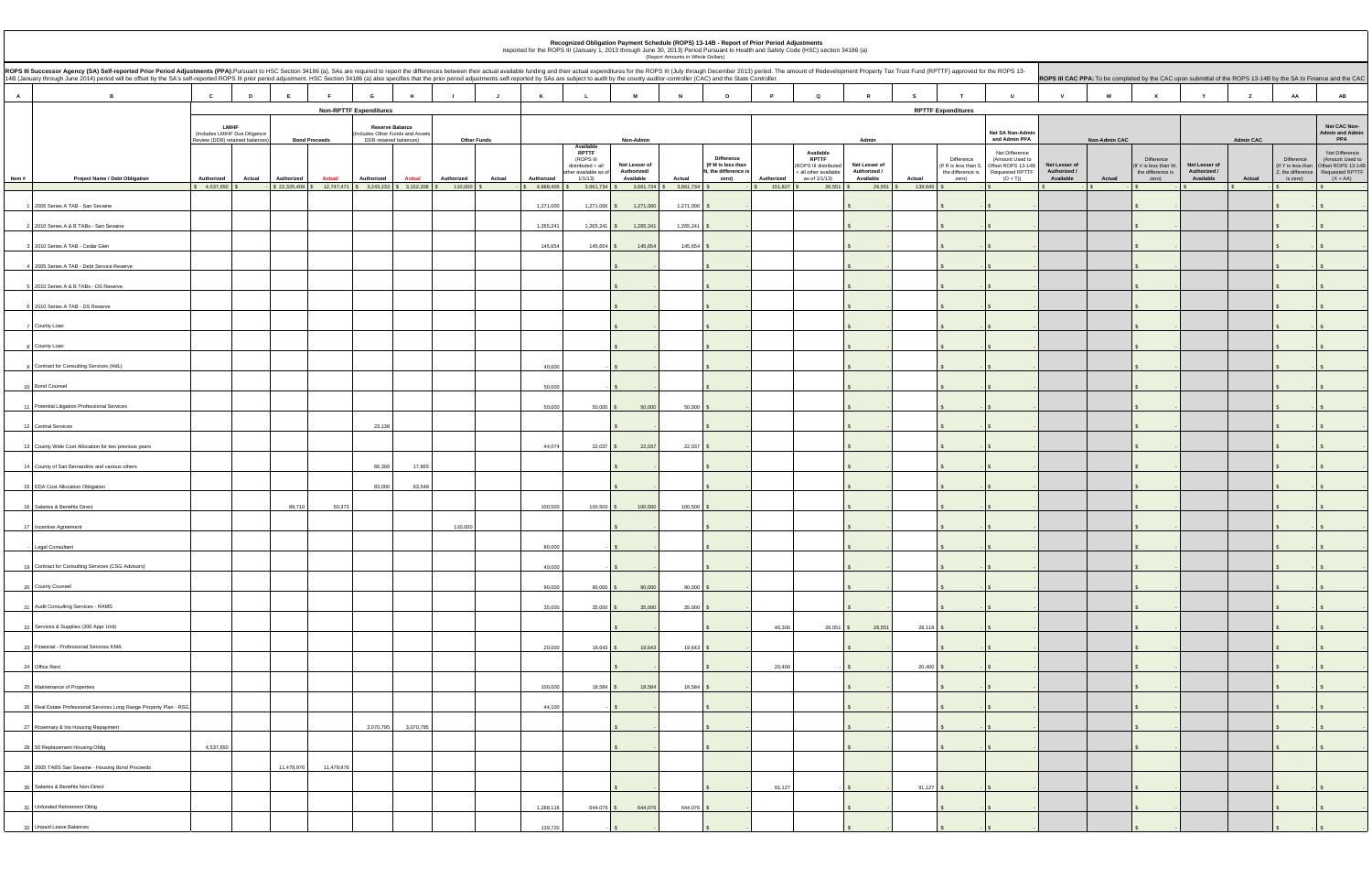|                |                                                                                                                                                                                                                                |                                                                                                                                                                                                              |               |            |               |                                                                                                      |                      |                                 |                                                                                                                  |                                           | (Report Amounts in Whole Dollars)   |                                                                   | Recognized Obligation Payment Schedule (ROPS) 13-14B - Report of Prior Period Adjustments<br>Reported for the ROPS III (January 1, 2013 through June 30, 2013) Period Pursuant to Health and Safety Code (HSC) section 34186 (a) |                                                      |                      |                                                                   |                                                                                         |                                                            |                                                      |                                                                                 |                                            |              |                                                                                   |                                                                                                                 |
|----------------|--------------------------------------------------------------------------------------------------------------------------------------------------------------------------------------------------------------------------------|--------------------------------------------------------------------------------------------------------------------------------------------------------------------------------------------------------------|---------------|------------|---------------|------------------------------------------------------------------------------------------------------|----------------------|---------------------------------|------------------------------------------------------------------------------------------------------------------|-------------------------------------------|-------------------------------------|-------------------------------------------------------------------|----------------------------------------------------------------------------------------------------------------------------------------------------------------------------------------------------------------------------------|------------------------------------------------------|----------------------|-------------------------------------------------------------------|-----------------------------------------------------------------------------------------|------------------------------------------------------------|------------------------------------------------------|---------------------------------------------------------------------------------|--------------------------------------------|--------------|-----------------------------------------------------------------------------------|-----------------------------------------------------------------------------------------------------------------|
|                | ROPS III Successor Agency (SA) Self-reported Prior Period Adjustments (PPA):Pursuant to HSC Section 34186 (a), SAs are required to report the differences between their actual available funding and their actual expenditures |                                                                                                                                                                                                              |               |            |               |                                                                                                      |                      |                                 |                                                                                                                  |                                           |                                     |                                                                   |                                                                                                                                                                                                                                  |                                                      |                      |                                                                   |                                                                                         |                                                            |                                                      |                                                                                 |                                            |              |                                                                                   | ROPS III CAC PPA: To be completed by the CAC upon submittal of the ROPS 13-14B by the SA to Finance and the CAC |
| $\overline{A}$ | $\overline{B}$                                                                                                                                                                                                                 | $\mathbf{c}$                                                                                                                                                                                                 | D             | E          |               | H<br>G                                                                                               |                      | $\mathsf{K}$                    |                                                                                                                  | M                                         | N                                   | $\Omega$                                                          | $\circ$                                                                                                                                                                                                                          |                                                      |                      |                                                                   | $\cup$                                                                                  |                                                            |                                                      |                                                                                 |                                            | $\mathbf{z}$ | AA                                                                                | AB                                                                                                              |
|                |                                                                                                                                                                                                                                |                                                                                                                                                                                                              |               |            |               | <b>Non-RPTTF Expenditures</b>                                                                        |                      |                                 | <b>RPTTF Expenditures</b>                                                                                        |                                           |                                     |                                                                   |                                                                                                                                                                                                                                  |                                                      |                      |                                                                   |                                                                                         |                                                            |                                                      |                                                                                 |                                            |              |                                                                                   |                                                                                                                 |
|                |                                                                                                                                                                                                                                | LMIHF<br><b>Reserve Balance</b><br>Includes LMIHF Due Diligence<br>ncludes Other Funds and Assets<br>Review (DDR) retained balances)<br><b>Bond Proceeds</b><br><b>Other Funds</b><br>DDR retained balances) |               |            |               | Non-Admin                                                                                            |                      |                                 | Admin                                                                                                            |                                           |                                     | Net SA Non-Admir<br>and Admin PPA                                 |                                                                                                                                                                                                                                  | <b>Non-Admin CAC</b>                                 |                      |                                                                   | <b>Admin CAC</b>                                                                        |                                                            | Net CAC Non-<br><b>Admin and Admin</b><br><b>PPA</b> |                                                                                 |                                            |              |                                                                                   |                                                                                                                 |
| Item#          | <b>Project Name / Debt Obligation</b>                                                                                                                                                                                          | Authorized<br>$6 - 4.537.650$                                                                                                                                                                                | <b>Actual</b> | Authorized | <b>Actual</b> | Authorized<br><b>Actual</b><br>$$22,325,409$ $$12,747,471$ $$3,243,233$ $$3,152,208$ $$110,000$ $$5$ | Authorized<br>Actual | Authorized<br>$$4,888,405$ \ \$ | Available<br><b>RPTTF</b><br>(ROPS III<br>distributed + all<br>other available as of<br>1/1/13<br>$3,661,734$ \$ | Net Lesser of<br>Authorized/<br>Available | Actual<br>3,661,734 \$ 3,661,734 \$ | Difference<br>(If M is less than<br>N. the difference is<br>zero) | Available<br><b>RPTTF</b><br>(ROPS III distributed<br>+ all other available<br>Authorized<br>as of 1/1/13)<br>$\frac{1}{2}$ 151,827 \$<br>$26,551$ \$                                                                            | Net Lesser of<br>Authorized /<br>Available<br>26,551 | Actual<br>139,645 \$ | Difference<br>(If R is less than S,<br>the difference is<br>zero) | Net Difference<br>(Amount Used to<br>Offset ROPS 13-14B<br>Requested RPTTF<br>$(O + T)$ | Net Lesser of<br>Authorized /<br>Available<br>$\mathbf{s}$ | Actual<br>$\mathbb{S}$                               | Difference<br>(If V is less than W,<br>the difference is<br>zero)<br>$\sqrt{S}$ | Net Lesser of<br>Authorized /<br>Available | Actual       | Difference<br>(If Y is less than<br>Z, the difference<br>is zero)<br>$\mathbb{S}$ | Net Difference<br>(Amount Used to<br>Offset ROPS 13-14B<br><b>Requested RPTTF</b><br>$(X + AA)$<br>$\cdot$ S    |
|                |                                                                                                                                                                                                                                |                                                                                                                                                                                                              |               |            |               |                                                                                                      |                      |                                 |                                                                                                                  |                                           |                                     |                                                                   |                                                                                                                                                                                                                                  |                                                      |                      |                                                                   |                                                                                         |                                                            |                                                      |                                                                                 |                                            |              |                                                                                   |                                                                                                                 |
|                | 33 Unemployment Insurance                                                                                                                                                                                                      |                                                                                                                                                                                                              |               |            |               |                                                                                                      |                      | 60,000                          |                                                                                                                  | $\mathcal{S}$                             |                                     |                                                                   |                                                                                                                                                                                                                                  |                                                      |                      |                                                                   |                                                                                         |                                                            |                                                      | $\mathfrak{L}$                                                                  |                                            |              |                                                                                   |                                                                                                                 |
|                | 34 Unfunded Retirement Actuarial Study                                                                                                                                                                                         |                                                                                                                                                                                                              |               |            |               |                                                                                                      |                      | 25,000                          |                                                                                                                  |                                           |                                     |                                                                   |                                                                                                                                                                                                                                  |                                                      |                      |                                                                   |                                                                                         |                                                            |                                                      |                                                                                 |                                            |              |                                                                                   |                                                                                                                 |
|                |                                                                                                                                                                                                                                |                                                                                                                                                                                                              |               |            |               |                                                                                                      |                      |                                 |                                                                                                                  |                                           |                                     |                                                                   |                                                                                                                                                                                                                                  |                                                      |                      |                                                                   |                                                                                         |                                                            |                                                      |                                                                                 |                                            |              |                                                                                   |                                                                                                                 |
|                | 35 City of Fontana                                                                                                                                                                                                             |                                                                                                                                                                                                              |               | 2.065.947  |               |                                                                                                      |                      |                                 |                                                                                                                  |                                           |                                     |                                                                   |                                                                                                                                                                                                                                  |                                                      |                      |                                                                   |                                                                                         |                                                            |                                                      |                                                                                 |                                            |              |                                                                                   |                                                                                                                 |
|                | 36 Transportation - Cherry - Whittram Ave to Foothill (H13630)                                                                                                                                                                 |                                                                                                                                                                                                              |               | 4,984,776  | 1,217,122     |                                                                                                      |                      |                                 |                                                                                                                  |                                           |                                     |                                                                   |                                                                                                                                                                                                                                  |                                                      |                      |                                                                   |                                                                                         |                                                            |                                                      |                                                                                 |                                            |              |                                                                                   |                                                                                                                 |
|                | 37 Cherry @ 110 Interchange Construction (H13514)                                                                                                                                                                              |                                                                                                                                                                                                              |               | 3,705,000  |               |                                                                                                      |                      |                                 |                                                                                                                  |                                           |                                     |                                                                   |                                                                                                                                                                                                                                  |                                                      |                      |                                                                   |                                                                                         |                                                            |                                                      |                                                                                 |                                            |              |                                                                                   |                                                                                                                 |
|                | 38 2010 TABs - Cedar Glen Bonds Proceeds                                                                                                                                                                                       |                                                                                                                                                                                                              |               |            |               |                                                                                                      |                      |                                 |                                                                                                                  |                                           |                                     |                                                                   |                                                                                                                                                                                                                                  |                                                      |                      |                                                                   |                                                                                         |                                                            |                                                      |                                                                                 |                                            |              |                                                                                   |                                                                                                                 |
|                | 39 2005 Series A TAB - San Sevaine Bonds Proceeds                                                                                                                                                                              |                                                                                                                                                                                                              |               |            |               |                                                                                                      |                      |                                 |                                                                                                                  |                                           |                                     |                                                                   |                                                                                                                                                                                                                                  |                                                      |                      |                                                                   |                                                                                         |                                                            |                                                      |                                                                                 |                                            |              |                                                                                   |                                                                                                                 |
|                | 40 2010 Series A & B TABs - San Sevaine Bonds Proceeds                                                                                                                                                                         |                                                                                                                                                                                                              |               |            |               |                                                                                                      |                      |                                 |                                                                                                                  |                                           |                                     |                                                                   |                                                                                                                                                                                                                                  |                                                      |                      |                                                                   |                                                                                         |                                                            |                                                      |                                                                                 |                                            |              |                                                                                   |                                                                                                                 |
|                | 41 Other Outside Consultants                                                                                                                                                                                                   |                                                                                                                                                                                                              |               |            |               |                                                                                                      |                      |                                 |                                                                                                                  |                                           |                                     |                                                                   |                                                                                                                                                                                                                                  |                                                      |                      |                                                                   |                                                                                         |                                                            |                                                      |                                                                                 |                                            |              |                                                                                   |                                                                                                                 |
|                | 42 County of San Bernardino Special Districts                                                                                                                                                                                  |                                                                                                                                                                                                              |               |            |               |                                                                                                      |                      |                                 |                                                                                                                  |                                           |                                     |                                                                   |                                                                                                                                                                                                                                  |                                                      |                      |                                                                   |                                                                                         |                                                            |                                                      |                                                                                 |                                            |              |                                                                                   |                                                                                                                 |
|                | 43 2005 TABS San Sevaine - Housing Bond Proceeds                                                                                                                                                                               |                                                                                                                                                                                                              |               |            |               |                                                                                                      |                      |                                 |                                                                                                                  |                                           |                                     |                                                                   |                                                                                                                                                                                                                                  |                                                      |                      |                                                                   |                                                                                         |                                                            |                                                      |                                                                                 |                                            |              |                                                                                   |                                                                                                                 |
|                | 44 County of San Bernardino Special Districts                                                                                                                                                                                  |                                                                                                                                                                                                              |               |            |               |                                                                                                      |                      |                                 |                                                                                                                  |                                           |                                     |                                                                   |                                                                                                                                                                                                                                  |                                                      |                      |                                                                   |                                                                                         |                                                            |                                                      |                                                                                 |                                            |              |                                                                                   |                                                                                                                 |
|                | 45 County of San Bernardino Cedar Glen Water Project Loan                                                                                                                                                                      |                                                                                                                                                                                                              |               |            |               |                                                                                                      |                      |                                 |                                                                                                                  |                                           |                                     |                                                                   |                                                                                                                                                                                                                                  |                                                      |                      |                                                                   |                                                                                         |                                                            |                                                      |                                                                                 |                                            |              |                                                                                   |                                                                                                                 |
|                | 46 County of San Bernardino Cedar Glen Startup Loan                                                                                                                                                                            |                                                                                                                                                                                                              |               |            |               |                                                                                                      |                      |                                 |                                                                                                                  |                                           |                                     |                                                                   |                                                                                                                                                                                                                                  |                                                      |                      |                                                                   |                                                                                         |                                                            |                                                      |                                                                                 |                                            |              |                                                                                   |                                                                                                                 |
|                | 47 County of San Bernardino Cedar Glen Loan for Road Study                                                                                                                                                                     |                                                                                                                                                                                                              |               |            |               |                                                                                                      |                      |                                 |                                                                                                                  |                                           |                                     |                                                                   |                                                                                                                                                                                                                                  |                                                      |                      |                                                                   |                                                                                         |                                                            |                                                      |                                                                                 |                                            |              |                                                                                   |                                                                                                                 |
|                | 48 County of San Bernardino Mission Blvd Startup Loan                                                                                                                                                                          |                                                                                                                                                                                                              |               |            |               |                                                                                                      |                      |                                 |                                                                                                                  |                                           |                                     |                                                                   |                                                                                                                                                                                                                                  |                                                      |                      |                                                                   |                                                                                         |                                                            |                                                      |                                                                                 |                                            |              |                                                                                   |                                                                                                                 |
|                | 49 20% Housing Asset Fund - Loan Repayment                                                                                                                                                                                     |                                                                                                                                                                                                              |               |            |               |                                                                                                      |                      |                                 |                                                                                                                  |                                           |                                     |                                                                   |                                                                                                                                                                                                                                  |                                                      |                      |                                                                   |                                                                                         |                                                            |                                                      |                                                                                 |                                            |              |                                                                                   |                                                                                                                 |
|                |                                                                                                                                                                                                                                |                                                                                                                                                                                                              |               |            |               |                                                                                                      |                      |                                 |                                                                                                                  |                                           |                                     |                                                                   |                                                                                                                                                                                                                                  |                                                      |                      |                                                                   |                                                                                         |                                                            |                                                      |                                                                                 |                                            |              |                                                                                   |                                                                                                                 |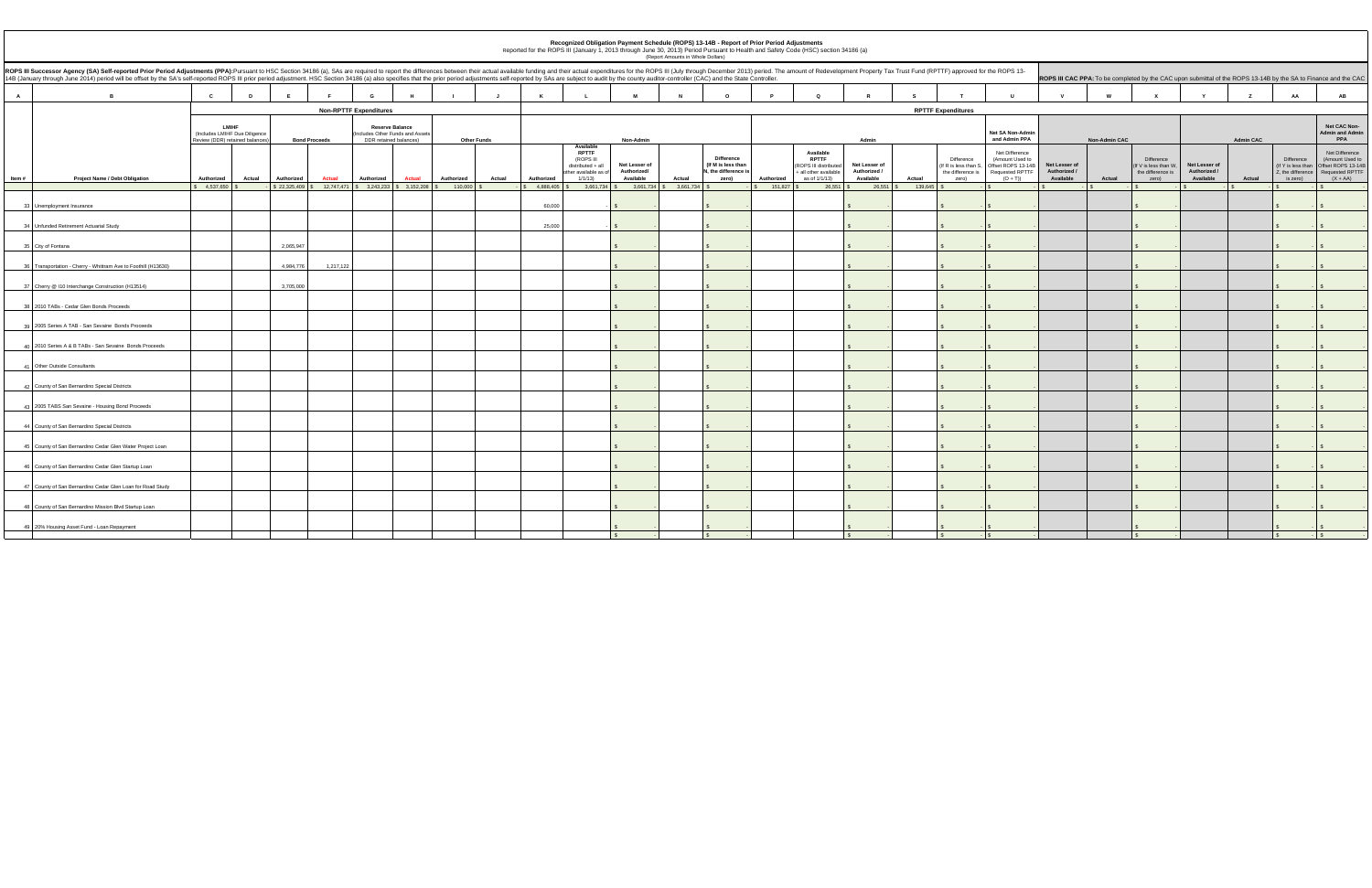#### **Item # Notes/Comments**

## **ROPS Detail Notes**

- 1 2005 San Sevaine Debt Service Payments per bond indenture.
- 2 2010 San Sevaine Debt Service Payments per bond indenture.
- 2010 Cedar Glen Debt Service Payments per bond indenture. 3
- 4 2005 San Sevaine Debt Service Reserve calculated in accordance with DOF instructions: half of the principal required for the Fall 2014 debt service payment.
- 5 2010 San Sevaine Debt Service Reserve calculated in accordance with DOF instructions; half of the principal required for the Fall 2014 debt service payment.
- 6 2010 San Sevaine Debt Service Reserve calculated per DOF instructions; half of the principal required for the Fall 2014 debt service payment.
- County Loan reinstituted upon receiving the finding of completion. 7
- County Loan reinstituted upon receiving the finding of completion. 8
- HDL contract for Consulting Services to prepare required annual Bond Disclosure reports. 9
- 10 Bond Counsel services to review Bond refunding opportunities and address current Bond Covenants requirements.
- 11 Litigation Professional Services required representing the Successor Agency in ongoing litigation.
- 12 Central Services is for services such as data, phone and other IT central charges. These obligations are funded with other revenue and not Administrative Allowance.
- 13 County Wide Cost Allocation are charges calculated for internal services incurred by the Successor Agency. These obligations are funded with other revenues and not Administrative Allowance.
- 14 County of San Bernardino and various others charges for services and supplies for the Oversight Board and Successor Agency. These obligations are funded with other funds and not Administrative Funds.
- 15Economic Development Agency (EDA) Cost Allocation Obligation for services performed on behalf of the Successor Agency. These obligations are funded with other revenues and not Administrative Allowance. The Successor Agency
- 16Salaries & Benefits Direct (non-project specific related) is funded with \$114,800 from Reserves Balances. DOF distributed 100% of the Administrative Allowance as part of ROPS 13-14A. The \$114,800 is the portion of the Admi
- 17 Sale Tax Incentive Agreement with Mohawk Carpet, the County and the former RDA. The County General Fund provides a portion of the sales taxes collected as a rebate payment to the Agency who in turn reimburses Mohawk.
- 18 Legal Consultant with Goldfarb and Lipman provides special legal counsel for the successor agency regarding dissolution activities.
- 19 Contract for Consulting Services with CSG Advisors for financial advisory services relating to potential bond refinancing and bond covenants.
- 20 County Counsel's legal services to implement the Dissolution Act.
- Eadie and Payne Audit Consulting Services to complete required Financial Statements Audit per the Dissolution Act 21 and ongoing bond disclosure requirements.
- 22 Services & Supplies duplicated on Line 14 and should be removed.
- 23 Financial Professional Services with Keyser Marsten Associates for required financial analysis to the wind down of the Successor Agency Activities. Provides tax increment estimates and other financial models needed.
- 24 Office Rent is funded with \$10,200 from Reserves Balances. This is a carry-over using half of \$250,000 in Administrative Allowance received in distribution for ROPS 13-14A period that must be utilized for fiscal year 13
- 25 Maintenance of Properties costs incurred and required by the dissolution law. It is required that the Agency-owned property be maintained prior to the sale and disposal
- 26 RSG Real Estate Professional Services to complete the Long Range Property Management Plan.
- 27 Retired Rosemary & Iris Housing Repayment.
- 28 Replacement Housing Obligation is for the 48 affordable housing units that need to be replaced.
- 29 Remove this line item 2005 TABS San Sevaine Housing Bond Proceeds.
- 30 Remove (Duplicative line item) -Salaries & Benefits is duplicated on Line 16.
- 31 Retired Unfunded Retirement Obligation is now retired.
- 32 Unpaid Leave Balances of the former RDA employees is an outstanding obligation.
- 33 Unemployment Insurance of the former RDA employees is an outstanding obligation.
- 34 Retired Unfunded Retirement Actuarial Study.
- 35 City of Fontana agreement obligation; the Agency complete work on street improvements within the San Sevaine Project Area within the County unincorporated area. Bond Proceeds is the source of funds on this obligation
- 36 DOF approved Enforceable obligation to complete the street improvements along Cherry Ave from Whittram Ave to Foothill Blvd. Source of funds are Bond Proceeds.
- 37 DOF approved enforceable obligation to construct the I-10 Interchange at Cherry Avenue. Bond Proceeds is the source of funds on this obligation.
- 382010 TABs Bond Proceeds for the Cedar Glen Area represents the amount of unencumbered/unspent bond proceeds. Agency will undertake future capital projects per the Bond indentures (purpose of for which the Bonds were origin
- 392005 Series A TAB Bond Proceeds for San Sevaine Area represents the amount of unencumbered/unspent bond proceeds. Agency will undertake future capital projects per the Bond indentures (purpose of for which the Bonds were o
- 402010 Series A & B TABs Bond Proceeds in the San Sevaine Area represents the amount of unencumbered/unspent bond proceeds. Agency will undertake future capital projects per the Bond indentures (purpose of for which the Bond
- 41 Outside Consultants needed to assist the Agency with the required dissolution activities of financial winding down the Agency.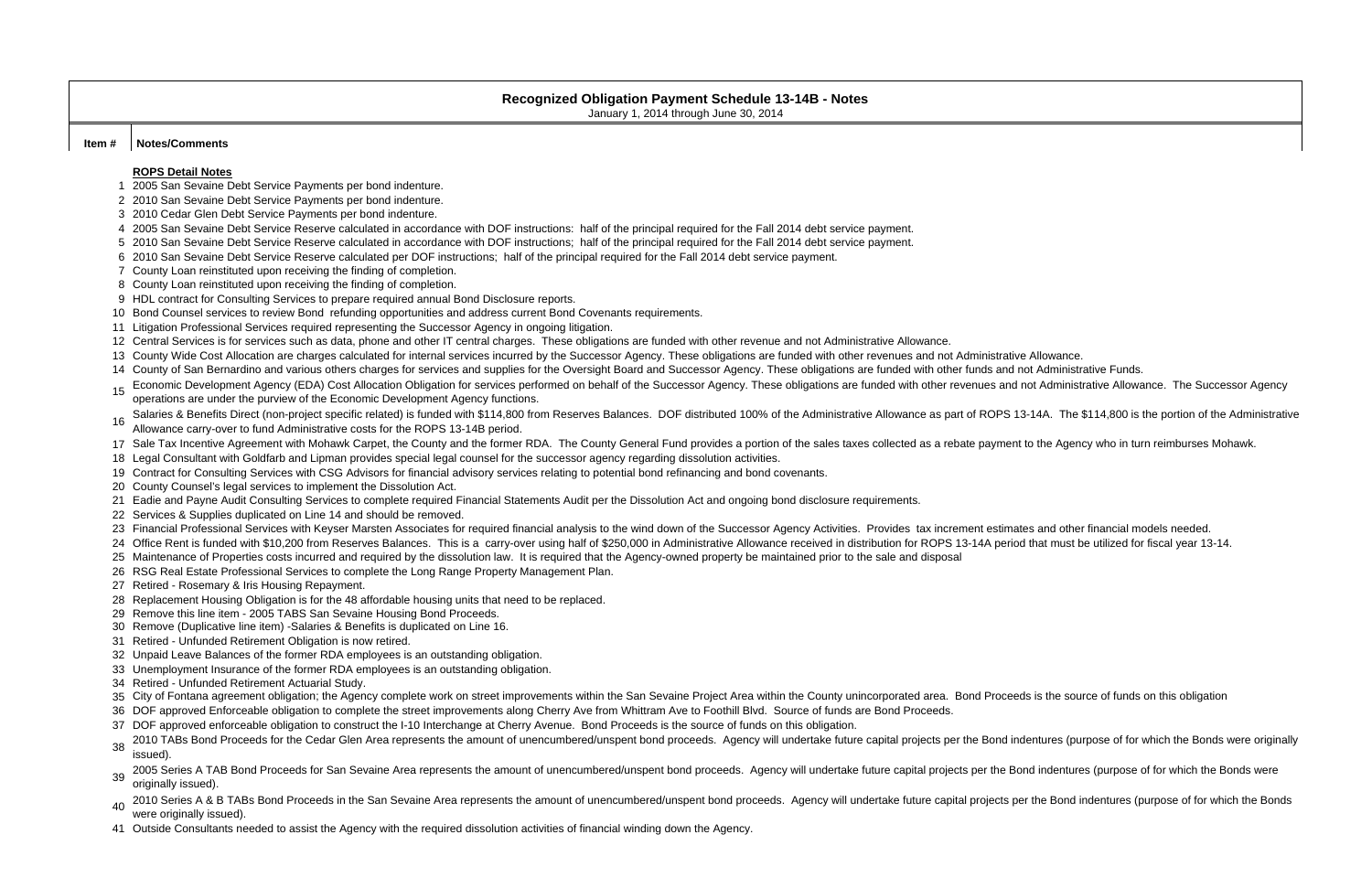### **Item # Notes/Comments**

- 42 County of San Bernardino Special Districts contract to perform needed water systems improvements for Cedar Glen. This item is a matter currently in litigation with DOF.
- 2005 TABS San Sevaine Housing Bond Proceeds this item is duplicated on Line 29 and is now retired. 43
- 44 County of San Bernardino Special Districts contract to perform additional water systems improvements for Cedar Glen. This item is a matter currently in litigation with DOF.
- 45 County of San Bernardino Cedar Glen Water Project Loan can be reinstituted upon receiving the finding of completion.
- County of San Bernardino Cedar Glen Startup Loan can be reinstituted upon receiving the finding of completion. 46
- 47 County of San Bernardino Cedar Glen Loan for Road Study can be reinstituted upon receiving the finding of completion.
- County of San Bernardino Mission Blvd Startup Loan can be reinstituted upon receiving the finding of completion. 48
- 20% Housing Asset Fund Loan Repayment can be reinstituted upon receiving the finding of completion. 49
- Prior Period shortfall of Administrative Funds that were not distributed but were approved/authorized RPTTF obligations. The Successor Agency funded this obligation with fund balance during the ROPS 3 period and requests t

# **Recognized Obligation Payment Schedule 13-14B - Notes**  January 1, 2014 through June 30, 2014

## **Prior Period Adjustments Notes**

- 1 2005 San Sevaine Debt Service Payments required by bond covenants.
- 2 2010 San Sevaine Debt Service Payments required by bond covenants.
- 2010 Cedar Glen Debt Service Payments required by bond covenants. 3
- 2005 Series A TAB Debt Service Reserve As part of the reconciliation no payment was made to fund the reserve 4 during ROPS 3 period.
- 5 2010 Series A & B TABs Debt Service Reserve As part of the reconciliation no payment was made to fund the reserve during ROPS 3 period.
- 6 2010 Series A TAB Debt Service Reserve As part of the reconciliation no payment was made to fund the reserve during ROPS 3 period.
- County Loan no payment was made to fund the loan repayment during ROPS 3 period. 7
- County Loan no payment was made to fund the loan repayment during ROPS 3 period. 8
- Contract for Consulting Services (HdL) no services were rendered to the Agency during ROPS 3 period. 9
- 10 Bond Counsel no services were rendered to the Agency during ROPS 3 period.
- 11 Litigation Professional Services was authorized by DOF and \$50,000 of services was rendered and paid during ROPS 3 period.
- 12 Central Services no payment was made to fund these services during ROPS 3 period.
- 13 County Wide Cost Allocation for two previous years was funded during this ROPS 3 period.
- 14 County of San Bernardino for various services was authorized by DOF to be funded using reserve funds.
- EDA Cost Allocation Obligation was authorized by DOF to be funded using reserve funds. 15
- 16 Salaries & Benefits Direct was authorized by DOF to be funded using bond funds and RPTTF funds.
- 17 Incentive Agreement was funded in a previous ROPS period.
- 18 Legal Consultant no services were rendered to the Agency during ROPS 3 period.
- Contract for Consulting Services (CSG Advisors) no services were rendered to the Agency during ROPS 3 period. 19
- County Counsel obligation was authorized by DOF and \$90,000 of services was paid from RPTTF during ROPS 3 period. 20
- 21 Audit Consulting service performed by RAMS equaled \$42,000 over the course of their contract. \$7,000 was reported in ROPS 2 period and the balance of \$35,000 is reported in ROPS 3 period.
- 22 Services & Supplies were authorized by DOF to be funded using Administrative Allowance funds.
- 23 Financial Professional Services performed by KMA was authorized by DOF to be funded using RPTTF.
- 24 Office Rent was authorized by DOF to be funded using Administrative Allowance funds.
- 25 Maintenance of Properties was authorized by DOF to be funded using RPTTF.
- 26 Real Estate Professional Services Long Range Property Plan no services were rendered to the Agency during ROPS 3 period.
- 27 Rosemary & Iris Housing Repayment were authorized by DOF to be funded using reserve funds, it was also approved during the DOF review of the OFA DDR and the payment occurred during ROPS 3 period
- 50 Replacement Housing Obligation no payment was made to fund the replacement housing during ROPS 3 period. 28 2005 TABS San Sevaine Housing Bond Proceeds was approved in ROPS 3 period based on the DOF revised approval letter dated January 10, 2013. The Agency entered into an agreement with the County approved by the Oversight
- 29 Board to expend the Housing Bond Proceeds by depositing them with the County to be spent for the purposes for which the Bonds were issued. DOF provided a subsequent approval of that Agreement on June 7, 2013, at that ti housing bond proceeds were transferred.
- Salaries & Benefits Non-Direct was authorized by DOF to be funded using Administrative Allowance funds. 30
- 31 Unfunded Retirement Obligation was authorized by DOF to be funded using RPTTF, the obligation calculation was completed and funded during the ROPS 3 period.
- 32 Unpaid Leave Balances, the final calculation was not rendered to the Agency during ROPS 3 period.
- 33 Unemployment Insurance, the final calculation was not rendered to the Agency during ROPS 3 period.
- 34 Unfunded Retirement Actuarial Study no payment was made to fund these services during ROPS 3 period.